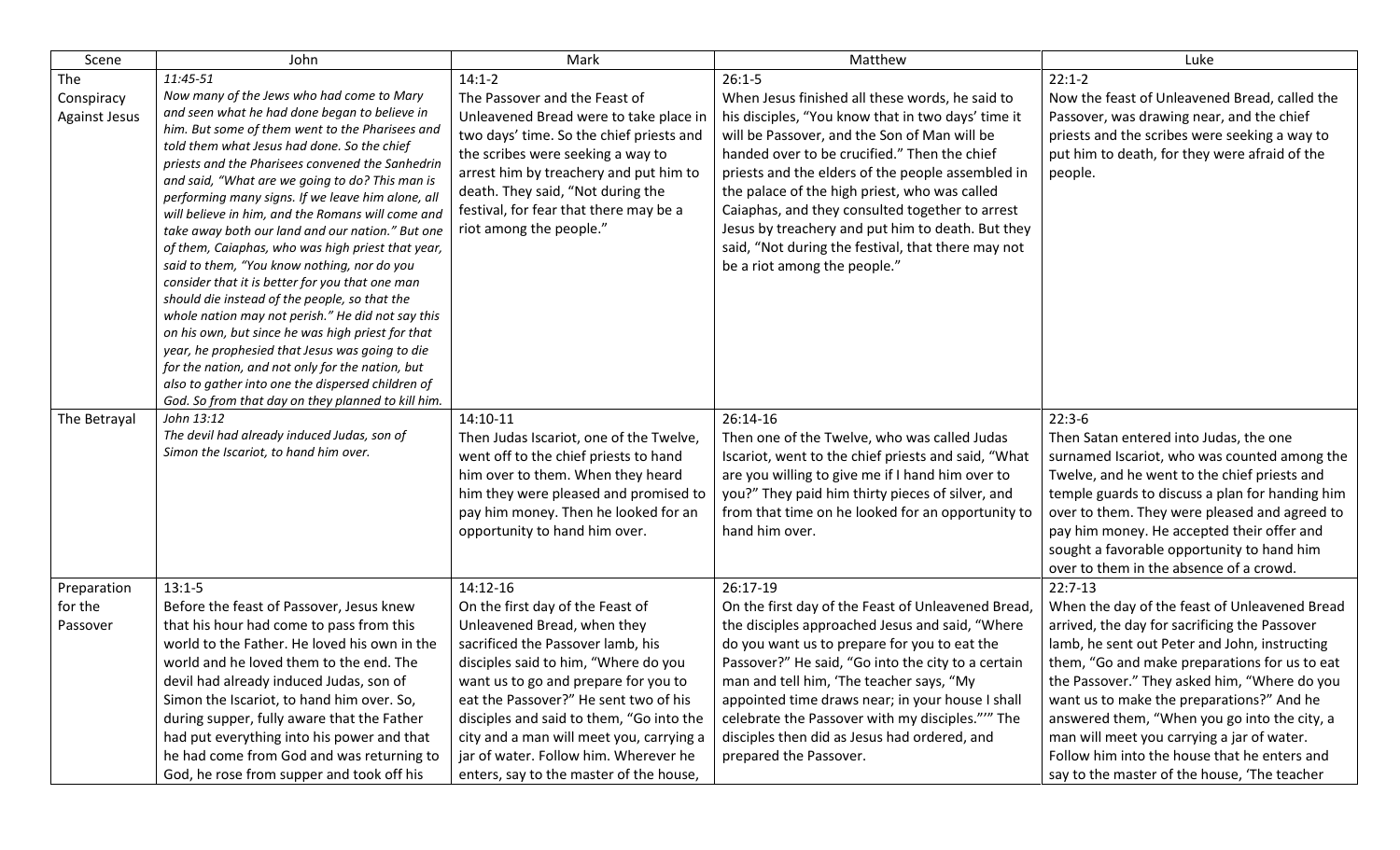|               | outer garments. He took a towel and tied it<br>around his waist. Then he poured water into<br>a basin and began to wash the disciples' feet<br>and dry them with the towel around his<br>waist<br>This is followed by Jesus washing the<br>disciples' feet and teaching                                                                                                                                                                                                                                                                                                                                                                                                                                                                                                                                                                                                                                                                                                                                                                                     | 'The Teacher says, "Where is my guest<br>room where I may eat the Passover<br>with my disciples?"' Then he will show<br>you a large upper room furnished and<br>ready. Make the preparations for us<br>there." The disciples then went off,<br>entered the city, and found it just as he<br>had told them; and they prepared the<br>Passover.                                                                                                                                                                                                                                      |                                                                                                                                                                                                                                                                                                                                                                                                                                                                                                                                                                                                                                                                                        | says to you, "Where is the guest room where I<br>may eat the Passover with my disciples?"' He<br>will show you a large upper room that is<br>furnished. Make the preparations there." Then<br>they went off and found everything exactly as<br>he had told them, and there they prepared the<br>Passover.                                                                                                                                                                                                                                                                                                                                                                                                                                                                                                                                                                                                                                                                                                                                                                                           |
|---------------|-------------------------------------------------------------------------------------------------------------------------------------------------------------------------------------------------------------------------------------------------------------------------------------------------------------------------------------------------------------------------------------------------------------------------------------------------------------------------------------------------------------------------------------------------------------------------------------------------------------------------------------------------------------------------------------------------------------------------------------------------------------------------------------------------------------------------------------------------------------------------------------------------------------------------------------------------------------------------------------------------------------------------------------------------------------|------------------------------------------------------------------------------------------------------------------------------------------------------------------------------------------------------------------------------------------------------------------------------------------------------------------------------------------------------------------------------------------------------------------------------------------------------------------------------------------------------------------------------------------------------------------------------------|----------------------------------------------------------------------------------------------------------------------------------------------------------------------------------------------------------------------------------------------------------------------------------------------------------------------------------------------------------------------------------------------------------------------------------------------------------------------------------------------------------------------------------------------------------------------------------------------------------------------------------------------------------------------------------------|-----------------------------------------------------------------------------------------------------------------------------------------------------------------------------------------------------------------------------------------------------------------------------------------------------------------------------------------------------------------------------------------------------------------------------------------------------------------------------------------------------------------------------------------------------------------------------------------------------------------------------------------------------------------------------------------------------------------------------------------------------------------------------------------------------------------------------------------------------------------------------------------------------------------------------------------------------------------------------------------------------------------------------------------------------------------------------------------------------|
| The Betrayer. | 13:21-30<br>When he had said this, Jesus was deeply<br>troubled and testified, "Amen, amen, I say to<br>you, one of you will betray me." The<br>disciples looked at one another, at a loss as<br>to whom he meant. One of his disciples, the<br>one whom Jesus loved, was reclining at<br>Jesus' side. So Simon Peter nodded to him to<br>find out whom he meant. He leaned back<br>against Jesus' chest and said to him,<br>"Master, who is it?" Jesus answered, "It is<br>the one to whom I hand the morsel after I<br>have dipped it." So he dipped the morsel<br>and [took it and] handed it to Judas, son of<br>Simon the Iscariot. After he took the morsel,<br>Satan entered him. So Jesus said to him,<br>"What you are going to do, do quickly."<br>[Now] none of those reclining at table<br>realized why he said this to him. Some<br>thought that since Judas kept the money<br>bag, Jesus had told him, "Buy what we need<br>for the feast," or to give something to the<br>poor. So he took the morsel and left at once.<br>And it was night. | 14:17-21<br>When it was evening, he came with the<br>Twelve. And as they reclined at table<br>and were eating, Jesus said, "Amen, I<br>say to you, one of you will betray me,<br>one who is eating with me." They<br>began to be distressed and to say to<br>him, one by one, "Surely it is not I?" He<br>said to them, "One of the Twelve, the<br>one who dips with me into the dish. For<br>the Son of Man indeed goes, as it is<br>written of him, but woe to that man by<br>whom the Son of Man is betrayed. It<br>would be better for that man if he had<br>never been born." | 26:20-25<br>When it was evening, he reclined at table with<br>the Twelve. And while they were eating, he said,<br>"Amen, I say to you, one of you will betray me."<br>Deeply distressed at this, they began to say to<br>him one after another, "Surely it is not I, Lord?"<br>He said in reply, "He who has dipped his hand<br>into the dish with me is the one who will betray<br>me. The Son of Man indeed goes, as it is written<br>of him, but woe to that man by whom the Son of<br>Man is betrayed. It would be better for that man<br>if he had never been born." Then Judas, his<br>betrayer, said in reply, "Surely it is not I, Rabbi?"<br>He answered, "You have said so." | **22:21-30<br>"And yet behold, the hand of the one who is to<br>betray me is with me on the table; for the Son<br>of Man indeed goes as it has been determined;<br>but woe to that man by whom he is betrayed."<br>And they began to debate among themselves<br>who among them would do such a deed.<br>Then an argument broke out among them about<br>which of them should be regarded as the<br>greatest. He said to them, "The kings of the<br>Gentiles lord it over them and those in authority<br>over them are addressed as 'Benefactors'; but<br>among you it shall not be so. Rather, let the<br>greatest among you be as the youngest, and the<br>leader as the servant. For who is greater: the<br>one seated at table or the one who serves? Is it<br>not the one seated at table? I am among you as<br>the one who serves. It is you who have stood by<br>me in my trials; and I confer a kingdom on you,<br>just as my Father has conferred one on me, that<br>you may eat and drink at my table in my<br>kingdom; and you will sit on thrones judging the<br>twelve tribes of Israel. |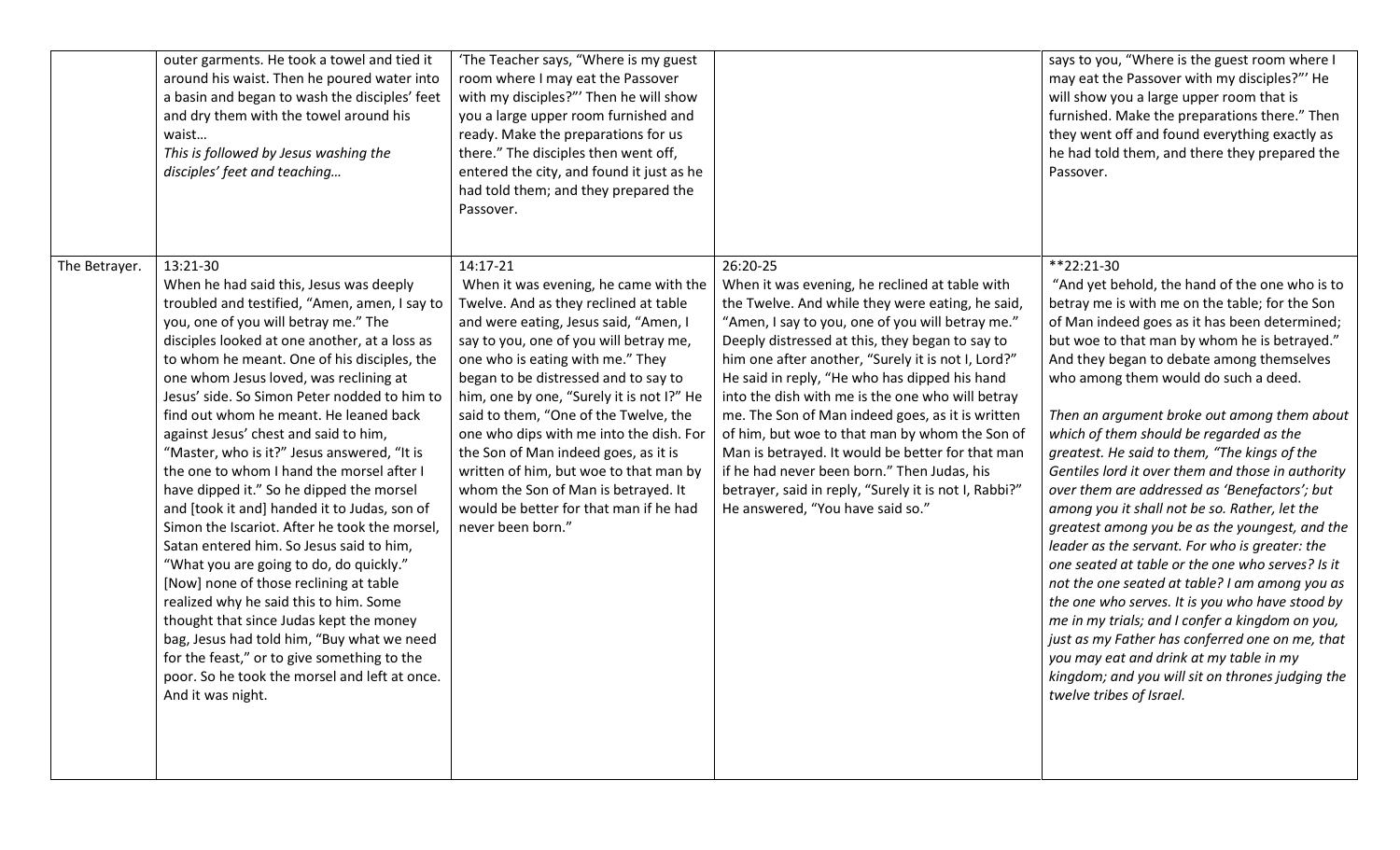| The Lord's<br>Supper.       |                                                                                                                                                                                                                                                                                                                                                                                                                                | 14:22-26<br>While they were eating, he took bread,<br>said the blessing, broke it, and gave it<br>to them, and said, "Take it; this is my<br>body." Then he took a cup, gave thanks,<br>and gave it to them, and they all drank<br>from it. He said to them, "This is my<br>blood of the covenant, which will be<br>shed for many. Amen, I say to you, I<br>shall not drink again the fruit of the<br>vine until the day when I drink it new in<br>the kingdom of God." Then, after<br>singing a hymn, they went out to the<br>Mount of Olives.                                                                         | 26:26-30<br>While they were eating, Jesus took bread, said<br>the blessing, broke it, and giving it to his disciples<br>said, "Take and eat; this is my body." Then he<br>took a cup, gave thanks, and gave it to them,<br>saying, "Drink from it, all of you, for this is my<br>blood of the covenant, which will be shed on<br>behalf of many for the forgiveness of sins. I tell<br>you, from now on I shall not drink this fruit of the<br>vine until the day when I drink it with you new in<br>the kingdom of my Father." Then, after singing a<br>hymn, they went out to the Mount of Olives.                                            | **22:14-20<br>When the hour came, he took his place at table<br>with the apostles. He said to them, "I have<br>eagerly desired to eat this Passover with you<br>before I suffer, for, I tell you, I shall not eat it<br>[again] until there is fulfillment in the kingdom<br>of God." Then he took a cup, gave thanks, and<br>said, "Take this and share it among yourselves;<br>for I tell you [that] from this time on I shall not<br>drink of the fruit of the vine until the kingdom<br>of God comes." Then he took the bread, said<br>the blessing, broke it, and gave it to them,<br>saying, "This is my body, which will be given for<br>you; do this in memory of me." And likewise the<br>cup after they had eaten, saying, "This cup is the<br>new covenant in my blood, which will be shed                                                                                                                                                                                                                                                  |
|-----------------------------|--------------------------------------------------------------------------------------------------------------------------------------------------------------------------------------------------------------------------------------------------------------------------------------------------------------------------------------------------------------------------------------------------------------------------------|-------------------------------------------------------------------------------------------------------------------------------------------------------------------------------------------------------------------------------------------------------------------------------------------------------------------------------------------------------------------------------------------------------------------------------------------------------------------------------------------------------------------------------------------------------------------------------------------------------------------------|-------------------------------------------------------------------------------------------------------------------------------------------------------------------------------------------------------------------------------------------------------------------------------------------------------------------------------------------------------------------------------------------------------------------------------------------------------------------------------------------------------------------------------------------------------------------------------------------------------------------------------------------------|--------------------------------------------------------------------------------------------------------------------------------------------------------------------------------------------------------------------------------------------------------------------------------------------------------------------------------------------------------------------------------------------------------------------------------------------------------------------------------------------------------------------------------------------------------------------------------------------------------------------------------------------------------------------------------------------------------------------------------------------------------------------------------------------------------------------------------------------------------------------------------------------------------------------------------------------------------------------------------------------------------------------------------------------------------|
| Peter's Denial<br>Foretold. | 13:36-38<br>Simon Peter said to him, "Master, where are<br>you going?" Jesus answered [him], "Where I<br>am going, you cannot follow me now,<br>though you will follow later." Peter said to<br>him, "Master, why can't I follow you now? I<br>will lay down my life for you." Jesus<br>answered, "Will you lay down your life for<br>me? Amen, amen, I say to you, the cock will<br>not crow before you deny me three times." | 14:27-31<br>Then Jesus said to them, "All of you will<br>have your faith shaken, for it is written:<br>'I will strike the shepherd,<br>and the sheep will be dispersed.'<br>But after I have been raised up, I shall<br>go before you to Galilee." Peter said to<br>him, "Even though all should have their<br>faith shaken, mine will not be." Then<br>Jesus said to him, "Amen, I say to you,<br>this very night before the cock crows<br>twice you will deny me three times."<br>But he vehemently replied, "Even<br>though I should have to die with you, I<br>will not deny you." And they all spoke<br>similarly. | 26:31-35<br>Then Jesus said to them, "This night all of you will<br>have your faith in me shaken, for it is written:<br>'I will strike the shepherd,<br>and the sheep of the flock will be dispersed';<br>but after I have been raised up, I shall go before<br>you to Galilee." Peter said to him in reply,<br>"Though all may have their faith in you shaken,<br>mine will never be." Jesus said to him, "Amen, I<br>say to you, this very night before the cock crows,<br>you will deny me three times." Peter said to him,<br>"Even though I should have to die with you, I will<br>not deny you." And all the disciples spoke<br>likewise. | for you.<br>**22:31-38<br>"Simon, Simon, behold Satan has demanded to<br>sift all of you like wheat, but I have prayed that<br>your own faith may not fail; and once you have<br>turned back, you must strengthen your<br>brothers." He said to him, "Lord, I am prepared<br>to go to prison and to die with you." But he<br>replied, "I tell you, Peter, before the cock crows<br>this day, you will deny three times that you<br>know me."<br>He said to them, "When I sent you forth without a<br>money bag or a sack or sandals, were you in need of<br>anything?" "No, nothing," they replied. He said to<br>them, "But now one who has a money bag should<br>take it, and likewise a sack, and one who does not<br>have a sword should sell his cloak and buy one. For I<br>tell you that this scripture must be fulfilled in me,<br>namely, 'He was counted among the wicked'; and<br>indeed what is written about me is coming to<br>fulfillment." Then they said, "Lord, look, there are<br>two swords here." But he replied, "It is enough!" |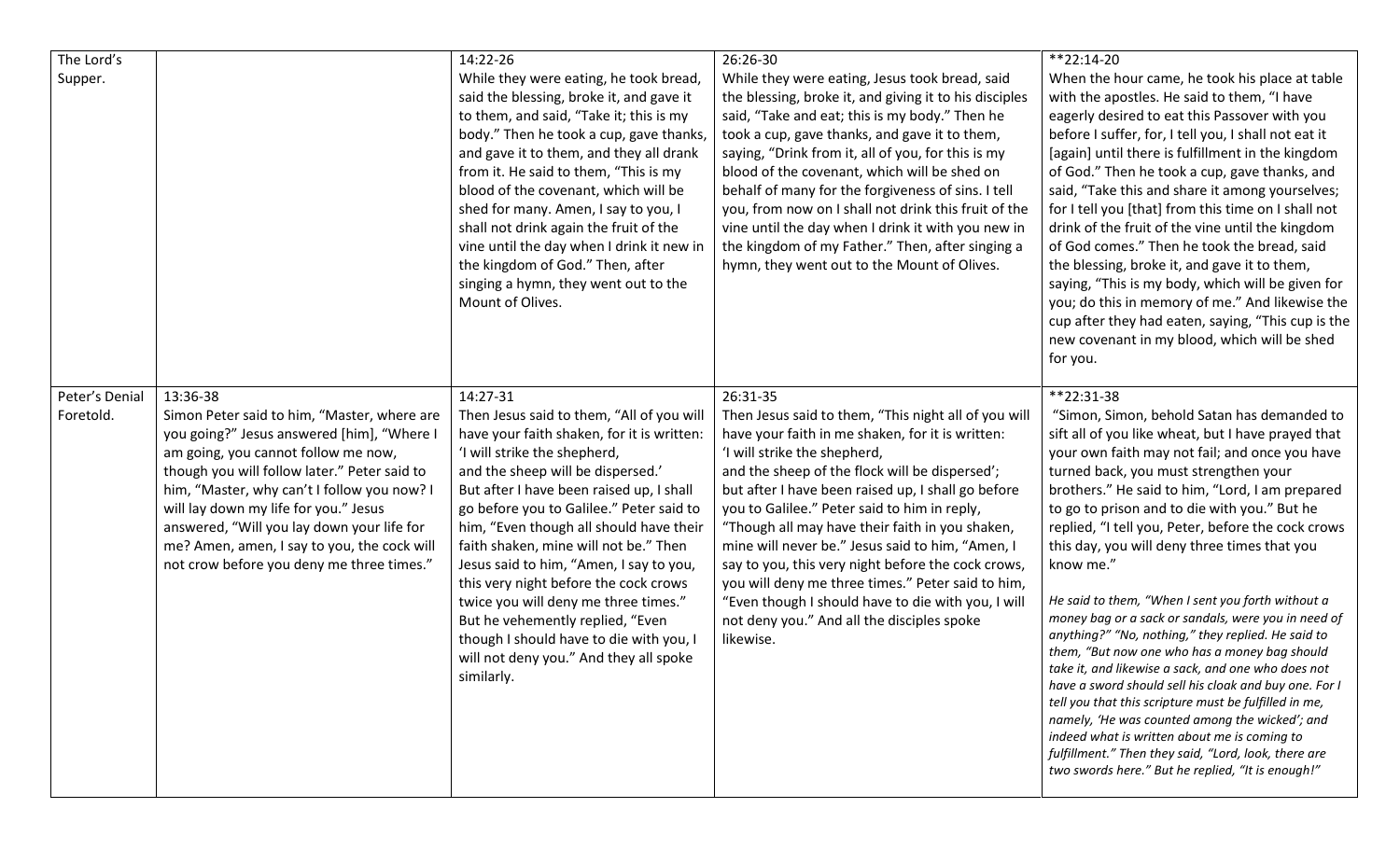| 14:32-42<br>22:39-46<br>Agony in the<br>26:36-46<br>18:1<br>Garden<br>Then they came to a place named<br>Then going out he went, as was his custom, to<br>When he had said this, Jesus went out with<br>Then Jesus came with them to a place called<br>his disciples across the Kidron valley to<br>Gethsemane, and he said to his<br>Gethsemane, and he said to his disciples, "Sit<br>the Mount of Olives, and the disciples followed<br>where there was a garden, into which he<br>disciples, "Sit here while I pray." He<br>here while I go over there and pray." He took<br>him. When he arrived at the place he said to<br>and his disciples entered.<br>took with him Peter, James, and John,<br>along Peter and the two sons of Zebedee, and<br>them, "Pray that you may not undergo the<br>and began to be troubled and<br>began to feel sorrow and distress. Then he said to<br>test." After withdrawing about a stone's throw<br>distressed. Then he said to them, "My<br>them, "My soul is sorrowful even to death.<br>from them and kneeling, he prayed, saying,<br>soul is sorrowful even to death. Remain<br>Remain here and keep watch with me." He<br>"Father, if you are willing, take this cup away<br>here and keep watch." He advanced a<br>advanced a little and fell prostrate in prayer,<br>from me; still, not my will but yours be done."[<br>little and fell to the ground and prayed<br>saying, "My Father, if it is possible, let this cup<br>And to strengthen him an angel from heaven<br>that if it were possible the hour might<br>pass from me; yet, not as I will, but as you will."<br>appeared to him. He was in such agony and he<br>pass by him; he said, "Abba, Father, all<br>When he returned to his disciples he found them<br>prayed so fervently that his sweat became like<br>things are possible to you. Take this cup<br>asleep. He said to Peter, "So you could not keep<br>drops of blood falling on the ground.] When he<br>away from me, but not what I will but<br>watch with me for one hour? Watch and pray that<br>rose from prayer and returned to his disciples,<br>what you will." When he returned he<br>he found them sleeping from grief. He said to<br>you may not undergo the test. The spirit is willing,<br>found them asleep. He said to Peter,<br>them, "Why are you sleeping? Get up and pray<br>but the flesh is weak." Withdrawing a second<br>"Simon, are you asleep? Could you not<br>time, he prayed again, "My Father, if it is not<br>that you may not undergo the test."<br>keep watch for one hour? Watch and<br>possible that this cup pass without my drinking it,<br>pray that you may not undergo the<br>your will be done!" Then he returned once more<br>test. The spirit is willing but the flesh is<br>and found them asleep, for they could not keep<br>weak." Withdrawing again, he prayed,<br>their eyes open. He left them and withdrew again<br>saying the same thing. Then he<br>and prayed a third time, saying the same thing<br>returned once more and found them<br>again. Then he returned to his disciples and said<br>asleep, for they could not keep their<br>to them, "Are you still sleeping and taking your<br>eyes open and did not know what to<br>rest? Behold, the hour is at hand when the Son of<br>answer him. He returned a third time<br>Man is to be handed over to sinners. Get up, let<br>and said to them, "Are you still sleeping<br>us go. Look, my betrayer is at hand."<br>and taking your rest? It is enough. The<br>hour has come. Behold, the Son of Man<br>is to be handed over to sinners. Get up,<br>let us go. See, my betrayer is at hand."<br>26:47-56<br>$18:2 - 14$<br>22:47-53<br>The Betrayal<br>14:43-52<br>and Arrest of<br>Judas his betrayer also knew the place,<br>Then, while he was still speaking, Judas,<br>While he was still speaking, Judas, one of the<br>While he was still speaking, a crowd approached<br>because Jesus had often met there with his<br>and in front was one of the Twelve, a man<br>one of the Twelve, arrived,<br>Twelve, arrived, accompanied by a large crowd,<br>Jesus.<br>with swords and clubs, who had come from the<br>disciples. So Judas got a band of soldiers and<br>accompanied by a crowd with swords<br>named Judas. He went up to Jesus to kiss him.<br>and clubs who had come from the chief<br>chief priests and the elders of the people. His<br>Jesus said to him, "Judas, are you betraying the<br>guards from the chief priests and the<br>Pharisees and went there with lanterns,<br>priests, the scribes, and the elders. His<br>betrayer had arranged a sign with them, saying,<br>Son of Man with a kiss?" His disciples realized<br>"The man I shall kiss is the one; arrest him."<br>torches, and weapons. Jesus, knowing<br>betrayer had arranged a signal with<br>what was about to happen, and they asked,<br>everything that was going to happen to him,<br>Immediately he went over to Jesus and said,<br>"Lord, shall we strike with a sword?" And one of<br>them, saying, "The man I shall kiss is |                                          |                                       |                                                  |                                                   |
|--------------------------------------------------------------------------------------------------------------------------------------------------------------------------------------------------------------------------------------------------------------------------------------------------------------------------------------------------------------------------------------------------------------------------------------------------------------------------------------------------------------------------------------------------------------------------------------------------------------------------------------------------------------------------------------------------------------------------------------------------------------------------------------------------------------------------------------------------------------------------------------------------------------------------------------------------------------------------------------------------------------------------------------------------------------------------------------------------------------------------------------------------------------------------------------------------------------------------------------------------------------------------------------------------------------------------------------------------------------------------------------------------------------------------------------------------------------------------------------------------------------------------------------------------------------------------------------------------------------------------------------------------------------------------------------------------------------------------------------------------------------------------------------------------------------------------------------------------------------------------------------------------------------------------------------------------------------------------------------------------------------------------------------------------------------------------------------------------------------------------------------------------------------------------------------------------------------------------------------------------------------------------------------------------------------------------------------------------------------------------------------------------------------------------------------------------------------------------------------------------------------------------------------------------------------------------------------------------------------------------------------------------------------------------------------------------------------------------------------------------------------------------------------------------------------------------------------------------------------------------------------------------------------------------------------------------------------------------------------------------------------------------------------------------------------------------------------------------------------------------------------------------------------------------------------------------------------------------------------------------------------------------------------------------------------------------------------------------------------------------------------------------------------------------------------------------------------------------------------------------------------------------------------------------------------------------------------------------------------------------------------------------------------------------------------------------------------------------------------------------------------------------------------------------------------------------------------------------------------------------------------------------------------------------------------------------------------------------------------------------------------------------------------------------------------------------------------------------------------------------------------------------------------------------------------------------------------------------------------------------------------------------------------------------------------------------------------------------------------------------------------------------------------------------------------------------------------------------------------------------------------------------------------------------------------------------------------------------------------------------------------------------------------------------------------------------------------------------------------------------------------------------------------------------------------------------------------------------------------------------------------------------------------------------------------------------------------------------------------------------------------------------------------------------------------------------------------------------------------|------------------------------------------|---------------------------------------|--------------------------------------------------|---------------------------------------------------|
|                                                                                                                                                                                                                                                                                                                                                                                                                                                                                                                                                                                                                                                                                                                                                                                                                                                                                                                                                                                                                                                                                                                                                                                                                                                                                                                                                                                                                                                                                                                                                                                                                                                                                                                                                                                                                                                                                                                                                                                                                                                                                                                                                                                                                                                                                                                                                                                                                                                                                                                                                                                                                                                                                                                                                                                                                                                                                                                                                                                                                                                                                                                                                                                                                                                                                                                                                                                                                                                                                                                                                                                                                                                                                                                                                                                                                                                                                                                                                                                                                                                                                                                                                                                                                                                                                                                                                                                                                                                                                                                                                                                                                                                                                                                                                                                                                                                                                                                                                                                                                                                                                                              |                                          |                                       |                                                  |                                                   |
|                                                                                                                                                                                                                                                                                                                                                                                                                                                                                                                                                                                                                                                                                                                                                                                                                                                                                                                                                                                                                                                                                                                                                                                                                                                                                                                                                                                                                                                                                                                                                                                                                                                                                                                                                                                                                                                                                                                                                                                                                                                                                                                                                                                                                                                                                                                                                                                                                                                                                                                                                                                                                                                                                                                                                                                                                                                                                                                                                                                                                                                                                                                                                                                                                                                                                                                                                                                                                                                                                                                                                                                                                                                                                                                                                                                                                                                                                                                                                                                                                                                                                                                                                                                                                                                                                                                                                                                                                                                                                                                                                                                                                                                                                                                                                                                                                                                                                                                                                                                                                                                                                                              |                                          |                                       |                                                  |                                                   |
|                                                                                                                                                                                                                                                                                                                                                                                                                                                                                                                                                                                                                                                                                                                                                                                                                                                                                                                                                                                                                                                                                                                                                                                                                                                                                                                                                                                                                                                                                                                                                                                                                                                                                                                                                                                                                                                                                                                                                                                                                                                                                                                                                                                                                                                                                                                                                                                                                                                                                                                                                                                                                                                                                                                                                                                                                                                                                                                                                                                                                                                                                                                                                                                                                                                                                                                                                                                                                                                                                                                                                                                                                                                                                                                                                                                                                                                                                                                                                                                                                                                                                                                                                                                                                                                                                                                                                                                                                                                                                                                                                                                                                                                                                                                                                                                                                                                                                                                                                                                                                                                                                                              |                                          |                                       |                                                  |                                                   |
|                                                                                                                                                                                                                                                                                                                                                                                                                                                                                                                                                                                                                                                                                                                                                                                                                                                                                                                                                                                                                                                                                                                                                                                                                                                                                                                                                                                                                                                                                                                                                                                                                                                                                                                                                                                                                                                                                                                                                                                                                                                                                                                                                                                                                                                                                                                                                                                                                                                                                                                                                                                                                                                                                                                                                                                                                                                                                                                                                                                                                                                                                                                                                                                                                                                                                                                                                                                                                                                                                                                                                                                                                                                                                                                                                                                                                                                                                                                                                                                                                                                                                                                                                                                                                                                                                                                                                                                                                                                                                                                                                                                                                                                                                                                                                                                                                                                                                                                                                                                                                                                                                                              |                                          |                                       |                                                  |                                                   |
|                                                                                                                                                                                                                                                                                                                                                                                                                                                                                                                                                                                                                                                                                                                                                                                                                                                                                                                                                                                                                                                                                                                                                                                                                                                                                                                                                                                                                                                                                                                                                                                                                                                                                                                                                                                                                                                                                                                                                                                                                                                                                                                                                                                                                                                                                                                                                                                                                                                                                                                                                                                                                                                                                                                                                                                                                                                                                                                                                                                                                                                                                                                                                                                                                                                                                                                                                                                                                                                                                                                                                                                                                                                                                                                                                                                                                                                                                                                                                                                                                                                                                                                                                                                                                                                                                                                                                                                                                                                                                                                                                                                                                                                                                                                                                                                                                                                                                                                                                                                                                                                                                                              |                                          |                                       |                                                  |                                                   |
|                                                                                                                                                                                                                                                                                                                                                                                                                                                                                                                                                                                                                                                                                                                                                                                                                                                                                                                                                                                                                                                                                                                                                                                                                                                                                                                                                                                                                                                                                                                                                                                                                                                                                                                                                                                                                                                                                                                                                                                                                                                                                                                                                                                                                                                                                                                                                                                                                                                                                                                                                                                                                                                                                                                                                                                                                                                                                                                                                                                                                                                                                                                                                                                                                                                                                                                                                                                                                                                                                                                                                                                                                                                                                                                                                                                                                                                                                                                                                                                                                                                                                                                                                                                                                                                                                                                                                                                                                                                                                                                                                                                                                                                                                                                                                                                                                                                                                                                                                                                                                                                                                                              |                                          |                                       |                                                  |                                                   |
|                                                                                                                                                                                                                                                                                                                                                                                                                                                                                                                                                                                                                                                                                                                                                                                                                                                                                                                                                                                                                                                                                                                                                                                                                                                                                                                                                                                                                                                                                                                                                                                                                                                                                                                                                                                                                                                                                                                                                                                                                                                                                                                                                                                                                                                                                                                                                                                                                                                                                                                                                                                                                                                                                                                                                                                                                                                                                                                                                                                                                                                                                                                                                                                                                                                                                                                                                                                                                                                                                                                                                                                                                                                                                                                                                                                                                                                                                                                                                                                                                                                                                                                                                                                                                                                                                                                                                                                                                                                                                                                                                                                                                                                                                                                                                                                                                                                                                                                                                                                                                                                                                                              |                                          |                                       |                                                  |                                                   |
|                                                                                                                                                                                                                                                                                                                                                                                                                                                                                                                                                                                                                                                                                                                                                                                                                                                                                                                                                                                                                                                                                                                                                                                                                                                                                                                                                                                                                                                                                                                                                                                                                                                                                                                                                                                                                                                                                                                                                                                                                                                                                                                                                                                                                                                                                                                                                                                                                                                                                                                                                                                                                                                                                                                                                                                                                                                                                                                                                                                                                                                                                                                                                                                                                                                                                                                                                                                                                                                                                                                                                                                                                                                                                                                                                                                                                                                                                                                                                                                                                                                                                                                                                                                                                                                                                                                                                                                                                                                                                                                                                                                                                                                                                                                                                                                                                                                                                                                                                                                                                                                                                                              |                                          |                                       |                                                  |                                                   |
|                                                                                                                                                                                                                                                                                                                                                                                                                                                                                                                                                                                                                                                                                                                                                                                                                                                                                                                                                                                                                                                                                                                                                                                                                                                                                                                                                                                                                                                                                                                                                                                                                                                                                                                                                                                                                                                                                                                                                                                                                                                                                                                                                                                                                                                                                                                                                                                                                                                                                                                                                                                                                                                                                                                                                                                                                                                                                                                                                                                                                                                                                                                                                                                                                                                                                                                                                                                                                                                                                                                                                                                                                                                                                                                                                                                                                                                                                                                                                                                                                                                                                                                                                                                                                                                                                                                                                                                                                                                                                                                                                                                                                                                                                                                                                                                                                                                                                                                                                                                                                                                                                                              |                                          |                                       |                                                  |                                                   |
|                                                                                                                                                                                                                                                                                                                                                                                                                                                                                                                                                                                                                                                                                                                                                                                                                                                                                                                                                                                                                                                                                                                                                                                                                                                                                                                                                                                                                                                                                                                                                                                                                                                                                                                                                                                                                                                                                                                                                                                                                                                                                                                                                                                                                                                                                                                                                                                                                                                                                                                                                                                                                                                                                                                                                                                                                                                                                                                                                                                                                                                                                                                                                                                                                                                                                                                                                                                                                                                                                                                                                                                                                                                                                                                                                                                                                                                                                                                                                                                                                                                                                                                                                                                                                                                                                                                                                                                                                                                                                                                                                                                                                                                                                                                                                                                                                                                                                                                                                                                                                                                                                                              |                                          |                                       |                                                  |                                                   |
|                                                                                                                                                                                                                                                                                                                                                                                                                                                                                                                                                                                                                                                                                                                                                                                                                                                                                                                                                                                                                                                                                                                                                                                                                                                                                                                                                                                                                                                                                                                                                                                                                                                                                                                                                                                                                                                                                                                                                                                                                                                                                                                                                                                                                                                                                                                                                                                                                                                                                                                                                                                                                                                                                                                                                                                                                                                                                                                                                                                                                                                                                                                                                                                                                                                                                                                                                                                                                                                                                                                                                                                                                                                                                                                                                                                                                                                                                                                                                                                                                                                                                                                                                                                                                                                                                                                                                                                                                                                                                                                                                                                                                                                                                                                                                                                                                                                                                                                                                                                                                                                                                                              |                                          |                                       |                                                  |                                                   |
|                                                                                                                                                                                                                                                                                                                                                                                                                                                                                                                                                                                                                                                                                                                                                                                                                                                                                                                                                                                                                                                                                                                                                                                                                                                                                                                                                                                                                                                                                                                                                                                                                                                                                                                                                                                                                                                                                                                                                                                                                                                                                                                                                                                                                                                                                                                                                                                                                                                                                                                                                                                                                                                                                                                                                                                                                                                                                                                                                                                                                                                                                                                                                                                                                                                                                                                                                                                                                                                                                                                                                                                                                                                                                                                                                                                                                                                                                                                                                                                                                                                                                                                                                                                                                                                                                                                                                                                                                                                                                                                                                                                                                                                                                                                                                                                                                                                                                                                                                                                                                                                                                                              |                                          |                                       |                                                  |                                                   |
|                                                                                                                                                                                                                                                                                                                                                                                                                                                                                                                                                                                                                                                                                                                                                                                                                                                                                                                                                                                                                                                                                                                                                                                                                                                                                                                                                                                                                                                                                                                                                                                                                                                                                                                                                                                                                                                                                                                                                                                                                                                                                                                                                                                                                                                                                                                                                                                                                                                                                                                                                                                                                                                                                                                                                                                                                                                                                                                                                                                                                                                                                                                                                                                                                                                                                                                                                                                                                                                                                                                                                                                                                                                                                                                                                                                                                                                                                                                                                                                                                                                                                                                                                                                                                                                                                                                                                                                                                                                                                                                                                                                                                                                                                                                                                                                                                                                                                                                                                                                                                                                                                                              |                                          |                                       |                                                  |                                                   |
|                                                                                                                                                                                                                                                                                                                                                                                                                                                                                                                                                                                                                                                                                                                                                                                                                                                                                                                                                                                                                                                                                                                                                                                                                                                                                                                                                                                                                                                                                                                                                                                                                                                                                                                                                                                                                                                                                                                                                                                                                                                                                                                                                                                                                                                                                                                                                                                                                                                                                                                                                                                                                                                                                                                                                                                                                                                                                                                                                                                                                                                                                                                                                                                                                                                                                                                                                                                                                                                                                                                                                                                                                                                                                                                                                                                                                                                                                                                                                                                                                                                                                                                                                                                                                                                                                                                                                                                                                                                                                                                                                                                                                                                                                                                                                                                                                                                                                                                                                                                                                                                                                                              |                                          |                                       |                                                  |                                                   |
|                                                                                                                                                                                                                                                                                                                                                                                                                                                                                                                                                                                                                                                                                                                                                                                                                                                                                                                                                                                                                                                                                                                                                                                                                                                                                                                                                                                                                                                                                                                                                                                                                                                                                                                                                                                                                                                                                                                                                                                                                                                                                                                                                                                                                                                                                                                                                                                                                                                                                                                                                                                                                                                                                                                                                                                                                                                                                                                                                                                                                                                                                                                                                                                                                                                                                                                                                                                                                                                                                                                                                                                                                                                                                                                                                                                                                                                                                                                                                                                                                                                                                                                                                                                                                                                                                                                                                                                                                                                                                                                                                                                                                                                                                                                                                                                                                                                                                                                                                                                                                                                                                                              |                                          |                                       |                                                  |                                                   |
|                                                                                                                                                                                                                                                                                                                                                                                                                                                                                                                                                                                                                                                                                                                                                                                                                                                                                                                                                                                                                                                                                                                                                                                                                                                                                                                                                                                                                                                                                                                                                                                                                                                                                                                                                                                                                                                                                                                                                                                                                                                                                                                                                                                                                                                                                                                                                                                                                                                                                                                                                                                                                                                                                                                                                                                                                                                                                                                                                                                                                                                                                                                                                                                                                                                                                                                                                                                                                                                                                                                                                                                                                                                                                                                                                                                                                                                                                                                                                                                                                                                                                                                                                                                                                                                                                                                                                                                                                                                                                                                                                                                                                                                                                                                                                                                                                                                                                                                                                                                                                                                                                                              |                                          |                                       |                                                  |                                                   |
|                                                                                                                                                                                                                                                                                                                                                                                                                                                                                                                                                                                                                                                                                                                                                                                                                                                                                                                                                                                                                                                                                                                                                                                                                                                                                                                                                                                                                                                                                                                                                                                                                                                                                                                                                                                                                                                                                                                                                                                                                                                                                                                                                                                                                                                                                                                                                                                                                                                                                                                                                                                                                                                                                                                                                                                                                                                                                                                                                                                                                                                                                                                                                                                                                                                                                                                                                                                                                                                                                                                                                                                                                                                                                                                                                                                                                                                                                                                                                                                                                                                                                                                                                                                                                                                                                                                                                                                                                                                                                                                                                                                                                                                                                                                                                                                                                                                                                                                                                                                                                                                                                                              |                                          |                                       |                                                  |                                                   |
|                                                                                                                                                                                                                                                                                                                                                                                                                                                                                                                                                                                                                                                                                                                                                                                                                                                                                                                                                                                                                                                                                                                                                                                                                                                                                                                                                                                                                                                                                                                                                                                                                                                                                                                                                                                                                                                                                                                                                                                                                                                                                                                                                                                                                                                                                                                                                                                                                                                                                                                                                                                                                                                                                                                                                                                                                                                                                                                                                                                                                                                                                                                                                                                                                                                                                                                                                                                                                                                                                                                                                                                                                                                                                                                                                                                                                                                                                                                                                                                                                                                                                                                                                                                                                                                                                                                                                                                                                                                                                                                                                                                                                                                                                                                                                                                                                                                                                                                                                                                                                                                                                                              |                                          |                                       |                                                  |                                                   |
|                                                                                                                                                                                                                                                                                                                                                                                                                                                                                                                                                                                                                                                                                                                                                                                                                                                                                                                                                                                                                                                                                                                                                                                                                                                                                                                                                                                                                                                                                                                                                                                                                                                                                                                                                                                                                                                                                                                                                                                                                                                                                                                                                                                                                                                                                                                                                                                                                                                                                                                                                                                                                                                                                                                                                                                                                                                                                                                                                                                                                                                                                                                                                                                                                                                                                                                                                                                                                                                                                                                                                                                                                                                                                                                                                                                                                                                                                                                                                                                                                                                                                                                                                                                                                                                                                                                                                                                                                                                                                                                                                                                                                                                                                                                                                                                                                                                                                                                                                                                                                                                                                                              |                                          |                                       |                                                  |                                                   |
|                                                                                                                                                                                                                                                                                                                                                                                                                                                                                                                                                                                                                                                                                                                                                                                                                                                                                                                                                                                                                                                                                                                                                                                                                                                                                                                                                                                                                                                                                                                                                                                                                                                                                                                                                                                                                                                                                                                                                                                                                                                                                                                                                                                                                                                                                                                                                                                                                                                                                                                                                                                                                                                                                                                                                                                                                                                                                                                                                                                                                                                                                                                                                                                                                                                                                                                                                                                                                                                                                                                                                                                                                                                                                                                                                                                                                                                                                                                                                                                                                                                                                                                                                                                                                                                                                                                                                                                                                                                                                                                                                                                                                                                                                                                                                                                                                                                                                                                                                                                                                                                                                                              |                                          |                                       |                                                  |                                                   |
|                                                                                                                                                                                                                                                                                                                                                                                                                                                                                                                                                                                                                                                                                                                                                                                                                                                                                                                                                                                                                                                                                                                                                                                                                                                                                                                                                                                                                                                                                                                                                                                                                                                                                                                                                                                                                                                                                                                                                                                                                                                                                                                                                                                                                                                                                                                                                                                                                                                                                                                                                                                                                                                                                                                                                                                                                                                                                                                                                                                                                                                                                                                                                                                                                                                                                                                                                                                                                                                                                                                                                                                                                                                                                                                                                                                                                                                                                                                                                                                                                                                                                                                                                                                                                                                                                                                                                                                                                                                                                                                                                                                                                                                                                                                                                                                                                                                                                                                                                                                                                                                                                                              |                                          |                                       |                                                  |                                                   |
|                                                                                                                                                                                                                                                                                                                                                                                                                                                                                                                                                                                                                                                                                                                                                                                                                                                                                                                                                                                                                                                                                                                                                                                                                                                                                                                                                                                                                                                                                                                                                                                                                                                                                                                                                                                                                                                                                                                                                                                                                                                                                                                                                                                                                                                                                                                                                                                                                                                                                                                                                                                                                                                                                                                                                                                                                                                                                                                                                                                                                                                                                                                                                                                                                                                                                                                                                                                                                                                                                                                                                                                                                                                                                                                                                                                                                                                                                                                                                                                                                                                                                                                                                                                                                                                                                                                                                                                                                                                                                                                                                                                                                                                                                                                                                                                                                                                                                                                                                                                                                                                                                                              |                                          |                                       |                                                  |                                                   |
|                                                                                                                                                                                                                                                                                                                                                                                                                                                                                                                                                                                                                                                                                                                                                                                                                                                                                                                                                                                                                                                                                                                                                                                                                                                                                                                                                                                                                                                                                                                                                                                                                                                                                                                                                                                                                                                                                                                                                                                                                                                                                                                                                                                                                                                                                                                                                                                                                                                                                                                                                                                                                                                                                                                                                                                                                                                                                                                                                                                                                                                                                                                                                                                                                                                                                                                                                                                                                                                                                                                                                                                                                                                                                                                                                                                                                                                                                                                                                                                                                                                                                                                                                                                                                                                                                                                                                                                                                                                                                                                                                                                                                                                                                                                                                                                                                                                                                                                                                                                                                                                                                                              |                                          |                                       |                                                  |                                                   |
|                                                                                                                                                                                                                                                                                                                                                                                                                                                                                                                                                                                                                                                                                                                                                                                                                                                                                                                                                                                                                                                                                                                                                                                                                                                                                                                                                                                                                                                                                                                                                                                                                                                                                                                                                                                                                                                                                                                                                                                                                                                                                                                                                                                                                                                                                                                                                                                                                                                                                                                                                                                                                                                                                                                                                                                                                                                                                                                                                                                                                                                                                                                                                                                                                                                                                                                                                                                                                                                                                                                                                                                                                                                                                                                                                                                                                                                                                                                                                                                                                                                                                                                                                                                                                                                                                                                                                                                                                                                                                                                                                                                                                                                                                                                                                                                                                                                                                                                                                                                                                                                                                                              |                                          |                                       |                                                  |                                                   |
|                                                                                                                                                                                                                                                                                                                                                                                                                                                                                                                                                                                                                                                                                                                                                                                                                                                                                                                                                                                                                                                                                                                                                                                                                                                                                                                                                                                                                                                                                                                                                                                                                                                                                                                                                                                                                                                                                                                                                                                                                                                                                                                                                                                                                                                                                                                                                                                                                                                                                                                                                                                                                                                                                                                                                                                                                                                                                                                                                                                                                                                                                                                                                                                                                                                                                                                                                                                                                                                                                                                                                                                                                                                                                                                                                                                                                                                                                                                                                                                                                                                                                                                                                                                                                                                                                                                                                                                                                                                                                                                                                                                                                                                                                                                                                                                                                                                                                                                                                                                                                                                                                                              |                                          |                                       |                                                  |                                                   |
|                                                                                                                                                                                                                                                                                                                                                                                                                                                                                                                                                                                                                                                                                                                                                                                                                                                                                                                                                                                                                                                                                                                                                                                                                                                                                                                                                                                                                                                                                                                                                                                                                                                                                                                                                                                                                                                                                                                                                                                                                                                                                                                                                                                                                                                                                                                                                                                                                                                                                                                                                                                                                                                                                                                                                                                                                                                                                                                                                                                                                                                                                                                                                                                                                                                                                                                                                                                                                                                                                                                                                                                                                                                                                                                                                                                                                                                                                                                                                                                                                                                                                                                                                                                                                                                                                                                                                                                                                                                                                                                                                                                                                                                                                                                                                                                                                                                                                                                                                                                                                                                                                                              |                                          |                                       |                                                  |                                                   |
|                                                                                                                                                                                                                                                                                                                                                                                                                                                                                                                                                                                                                                                                                                                                                                                                                                                                                                                                                                                                                                                                                                                                                                                                                                                                                                                                                                                                                                                                                                                                                                                                                                                                                                                                                                                                                                                                                                                                                                                                                                                                                                                                                                                                                                                                                                                                                                                                                                                                                                                                                                                                                                                                                                                                                                                                                                                                                                                                                                                                                                                                                                                                                                                                                                                                                                                                                                                                                                                                                                                                                                                                                                                                                                                                                                                                                                                                                                                                                                                                                                                                                                                                                                                                                                                                                                                                                                                                                                                                                                                                                                                                                                                                                                                                                                                                                                                                                                                                                                                                                                                                                                              |                                          |                                       |                                                  |                                                   |
|                                                                                                                                                                                                                                                                                                                                                                                                                                                                                                                                                                                                                                                                                                                                                                                                                                                                                                                                                                                                                                                                                                                                                                                                                                                                                                                                                                                                                                                                                                                                                                                                                                                                                                                                                                                                                                                                                                                                                                                                                                                                                                                                                                                                                                                                                                                                                                                                                                                                                                                                                                                                                                                                                                                                                                                                                                                                                                                                                                                                                                                                                                                                                                                                                                                                                                                                                                                                                                                                                                                                                                                                                                                                                                                                                                                                                                                                                                                                                                                                                                                                                                                                                                                                                                                                                                                                                                                                                                                                                                                                                                                                                                                                                                                                                                                                                                                                                                                                                                                                                                                                                                              |                                          |                                       |                                                  |                                                   |
|                                                                                                                                                                                                                                                                                                                                                                                                                                                                                                                                                                                                                                                                                                                                                                                                                                                                                                                                                                                                                                                                                                                                                                                                                                                                                                                                                                                                                                                                                                                                                                                                                                                                                                                                                                                                                                                                                                                                                                                                                                                                                                                                                                                                                                                                                                                                                                                                                                                                                                                                                                                                                                                                                                                                                                                                                                                                                                                                                                                                                                                                                                                                                                                                                                                                                                                                                                                                                                                                                                                                                                                                                                                                                                                                                                                                                                                                                                                                                                                                                                                                                                                                                                                                                                                                                                                                                                                                                                                                                                                                                                                                                                                                                                                                                                                                                                                                                                                                                                                                                                                                                                              |                                          |                                       |                                                  |                                                   |
|                                                                                                                                                                                                                                                                                                                                                                                                                                                                                                                                                                                                                                                                                                                                                                                                                                                                                                                                                                                                                                                                                                                                                                                                                                                                                                                                                                                                                                                                                                                                                                                                                                                                                                                                                                                                                                                                                                                                                                                                                                                                                                                                                                                                                                                                                                                                                                                                                                                                                                                                                                                                                                                                                                                                                                                                                                                                                                                                                                                                                                                                                                                                                                                                                                                                                                                                                                                                                                                                                                                                                                                                                                                                                                                                                                                                                                                                                                                                                                                                                                                                                                                                                                                                                                                                                                                                                                                                                                                                                                                                                                                                                                                                                                                                                                                                                                                                                                                                                                                                                                                                                                              |                                          |                                       |                                                  |                                                   |
|                                                                                                                                                                                                                                                                                                                                                                                                                                                                                                                                                                                                                                                                                                                                                                                                                                                                                                                                                                                                                                                                                                                                                                                                                                                                                                                                                                                                                                                                                                                                                                                                                                                                                                                                                                                                                                                                                                                                                                                                                                                                                                                                                                                                                                                                                                                                                                                                                                                                                                                                                                                                                                                                                                                                                                                                                                                                                                                                                                                                                                                                                                                                                                                                                                                                                                                                                                                                                                                                                                                                                                                                                                                                                                                                                                                                                                                                                                                                                                                                                                                                                                                                                                                                                                                                                                                                                                                                                                                                                                                                                                                                                                                                                                                                                                                                                                                                                                                                                                                                                                                                                                              |                                          |                                       |                                                  |                                                   |
|                                                                                                                                                                                                                                                                                                                                                                                                                                                                                                                                                                                                                                                                                                                                                                                                                                                                                                                                                                                                                                                                                                                                                                                                                                                                                                                                                                                                                                                                                                                                                                                                                                                                                                                                                                                                                                                                                                                                                                                                                                                                                                                                                                                                                                                                                                                                                                                                                                                                                                                                                                                                                                                                                                                                                                                                                                                                                                                                                                                                                                                                                                                                                                                                                                                                                                                                                                                                                                                                                                                                                                                                                                                                                                                                                                                                                                                                                                                                                                                                                                                                                                                                                                                                                                                                                                                                                                                                                                                                                                                                                                                                                                                                                                                                                                                                                                                                                                                                                                                                                                                                                                              |                                          |                                       |                                                  |                                                   |
|                                                                                                                                                                                                                                                                                                                                                                                                                                                                                                                                                                                                                                                                                                                                                                                                                                                                                                                                                                                                                                                                                                                                                                                                                                                                                                                                                                                                                                                                                                                                                                                                                                                                                                                                                                                                                                                                                                                                                                                                                                                                                                                                                                                                                                                                                                                                                                                                                                                                                                                                                                                                                                                                                                                                                                                                                                                                                                                                                                                                                                                                                                                                                                                                                                                                                                                                                                                                                                                                                                                                                                                                                                                                                                                                                                                                                                                                                                                                                                                                                                                                                                                                                                                                                                                                                                                                                                                                                                                                                                                                                                                                                                                                                                                                                                                                                                                                                                                                                                                                                                                                                                              |                                          |                                       |                                                  |                                                   |
|                                                                                                                                                                                                                                                                                                                                                                                                                                                                                                                                                                                                                                                                                                                                                                                                                                                                                                                                                                                                                                                                                                                                                                                                                                                                                                                                                                                                                                                                                                                                                                                                                                                                                                                                                                                                                                                                                                                                                                                                                                                                                                                                                                                                                                                                                                                                                                                                                                                                                                                                                                                                                                                                                                                                                                                                                                                                                                                                                                                                                                                                                                                                                                                                                                                                                                                                                                                                                                                                                                                                                                                                                                                                                                                                                                                                                                                                                                                                                                                                                                                                                                                                                                                                                                                                                                                                                                                                                                                                                                                                                                                                                                                                                                                                                                                                                                                                                                                                                                                                                                                                                                              |                                          |                                       |                                                  |                                                   |
|                                                                                                                                                                                                                                                                                                                                                                                                                                                                                                                                                                                                                                                                                                                                                                                                                                                                                                                                                                                                                                                                                                                                                                                                                                                                                                                                                                                                                                                                                                                                                                                                                                                                                                                                                                                                                                                                                                                                                                                                                                                                                                                                                                                                                                                                                                                                                                                                                                                                                                                                                                                                                                                                                                                                                                                                                                                                                                                                                                                                                                                                                                                                                                                                                                                                                                                                                                                                                                                                                                                                                                                                                                                                                                                                                                                                                                                                                                                                                                                                                                                                                                                                                                                                                                                                                                                                                                                                                                                                                                                                                                                                                                                                                                                                                                                                                                                                                                                                                                                                                                                                                                              |                                          |                                       |                                                  |                                                   |
|                                                                                                                                                                                                                                                                                                                                                                                                                                                                                                                                                                                                                                                                                                                                                                                                                                                                                                                                                                                                                                                                                                                                                                                                                                                                                                                                                                                                                                                                                                                                                                                                                                                                                                                                                                                                                                                                                                                                                                                                                                                                                                                                                                                                                                                                                                                                                                                                                                                                                                                                                                                                                                                                                                                                                                                                                                                                                                                                                                                                                                                                                                                                                                                                                                                                                                                                                                                                                                                                                                                                                                                                                                                                                                                                                                                                                                                                                                                                                                                                                                                                                                                                                                                                                                                                                                                                                                                                                                                                                                                                                                                                                                                                                                                                                                                                                                                                                                                                                                                                                                                                                                              |                                          |                                       |                                                  |                                                   |
|                                                                                                                                                                                                                                                                                                                                                                                                                                                                                                                                                                                                                                                                                                                                                                                                                                                                                                                                                                                                                                                                                                                                                                                                                                                                                                                                                                                                                                                                                                                                                                                                                                                                                                                                                                                                                                                                                                                                                                                                                                                                                                                                                                                                                                                                                                                                                                                                                                                                                                                                                                                                                                                                                                                                                                                                                                                                                                                                                                                                                                                                                                                                                                                                                                                                                                                                                                                                                                                                                                                                                                                                                                                                                                                                                                                                                                                                                                                                                                                                                                                                                                                                                                                                                                                                                                                                                                                                                                                                                                                                                                                                                                                                                                                                                                                                                                                                                                                                                                                                                                                                                                              |                                          |                                       |                                                  |                                                   |
|                                                                                                                                                                                                                                                                                                                                                                                                                                                                                                                                                                                                                                                                                                                                                                                                                                                                                                                                                                                                                                                                                                                                                                                                                                                                                                                                                                                                                                                                                                                                                                                                                                                                                                                                                                                                                                                                                                                                                                                                                                                                                                                                                                                                                                                                                                                                                                                                                                                                                                                                                                                                                                                                                                                                                                                                                                                                                                                                                                                                                                                                                                                                                                                                                                                                                                                                                                                                                                                                                                                                                                                                                                                                                                                                                                                                                                                                                                                                                                                                                                                                                                                                                                                                                                                                                                                                                                                                                                                                                                                                                                                                                                                                                                                                                                                                                                                                                                                                                                                                                                                                                                              |                                          |                                       |                                                  |                                                   |
|                                                                                                                                                                                                                                                                                                                                                                                                                                                                                                                                                                                                                                                                                                                                                                                                                                                                                                                                                                                                                                                                                                                                                                                                                                                                                                                                                                                                                                                                                                                                                                                                                                                                                                                                                                                                                                                                                                                                                                                                                                                                                                                                                                                                                                                                                                                                                                                                                                                                                                                                                                                                                                                                                                                                                                                                                                                                                                                                                                                                                                                                                                                                                                                                                                                                                                                                                                                                                                                                                                                                                                                                                                                                                                                                                                                                                                                                                                                                                                                                                                                                                                                                                                                                                                                                                                                                                                                                                                                                                                                                                                                                                                                                                                                                                                                                                                                                                                                                                                                                                                                                                                              |                                          |                                       |                                                  |                                                   |
|                                                                                                                                                                                                                                                                                                                                                                                                                                                                                                                                                                                                                                                                                                                                                                                                                                                                                                                                                                                                                                                                                                                                                                                                                                                                                                                                                                                                                                                                                                                                                                                                                                                                                                                                                                                                                                                                                                                                                                                                                                                                                                                                                                                                                                                                                                                                                                                                                                                                                                                                                                                                                                                                                                                                                                                                                                                                                                                                                                                                                                                                                                                                                                                                                                                                                                                                                                                                                                                                                                                                                                                                                                                                                                                                                                                                                                                                                                                                                                                                                                                                                                                                                                                                                                                                                                                                                                                                                                                                                                                                                                                                                                                                                                                                                                                                                                                                                                                                                                                                                                                                                                              | went out and said to them, "Whom are you | the one; arrest him and lead him away | "Hail, Rabbi!" and he kissed him. Jesus answered | them struck the high priest's servant and cut off |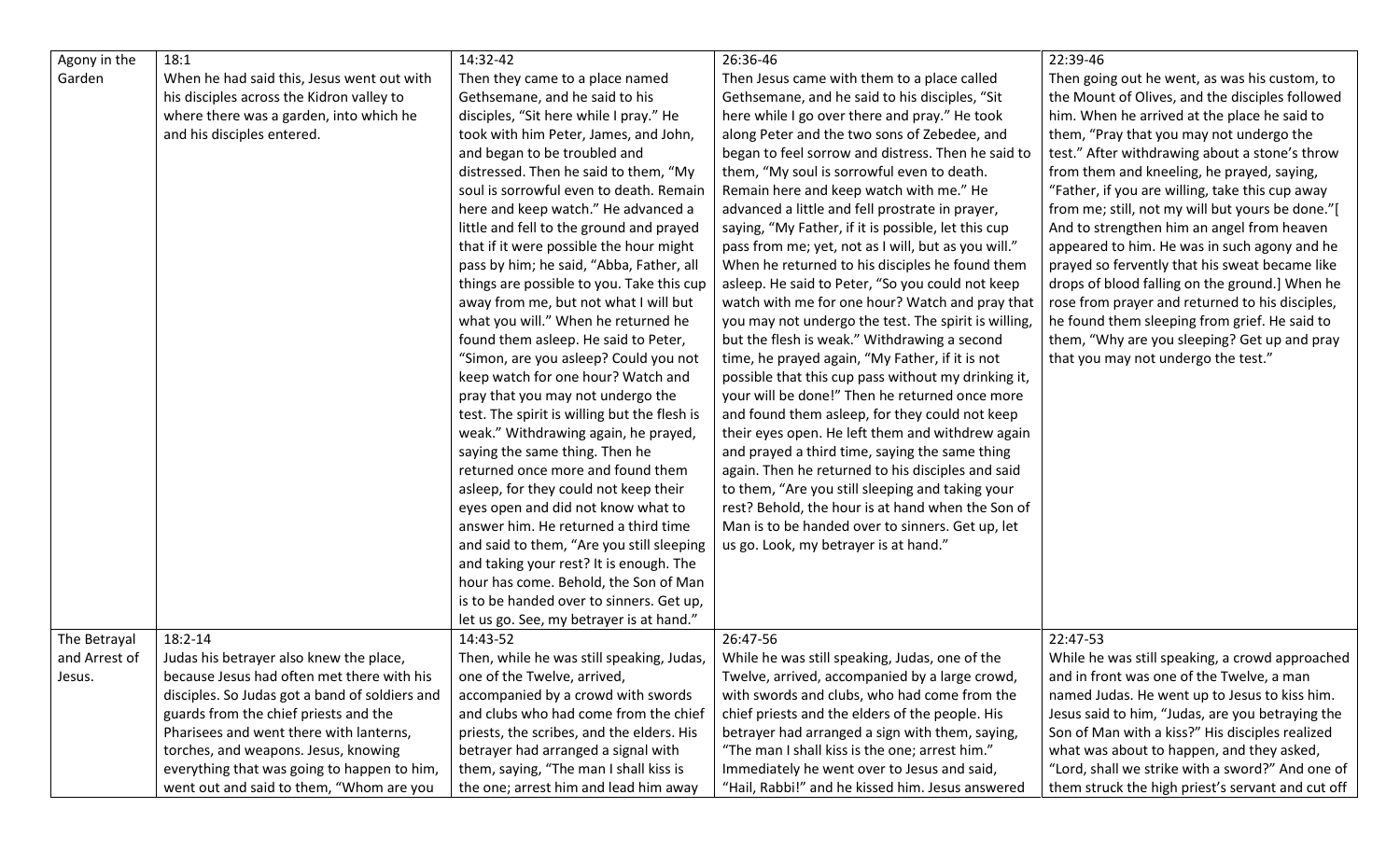|                   | looking for?" They answered him, "Jesus the<br>Nazorean." He said to them, "I AM." Judas<br>his betrayer was also with them. When he<br>said to them, "I AM," they turned away and<br>fell to the ground. So he again asked them,<br>"Whom are you looking for?" They said,<br>"Jesus the Nazorean." Jesus answered, "I<br>told you that I AM. So if you are looking for<br>me, let these men go." This was to fulfill<br>what he had said, "I have not lost any of<br>those you gave me." Then Simon Peter, who<br>had a sword, drew it, struck the high priest's<br>slave, and cut off his right ear. The slave's<br>name was Malchus. Jesus said to Peter, "Put<br>your sword into its scabbard. Shall I not<br>drink the cup that the Father gave me?" | securely." He came and immediately<br>went over to him and said, "Rabbi."<br>And he kissed him. At this they laid<br>hands on him and arrested him. One of<br>the bystanders drew his sword, struck<br>the high priest's servant, and cut off his<br>ear. Jesus said to them in reply, "Have<br>you come out as against a robber, with<br>swords and clubs, to seize me? Day<br>after day I was with you teaching in the<br>temple area, yet you did not arrest me;<br>but that the scriptures may be<br>fulfilled." And they all left him and fled.<br>Now a young man followed him<br>wearing nothing but a linen cloth about<br>his body. They seized him, but he left<br>the cloth behind and ran off naked. | him, "Friend, do what you have come for." Then<br>stepping forward they laid hands on Jesus and<br>arrested him. And behold, one of those who<br>accompanied Jesus put his hand to his sword,<br>drew it, and struck the high priest's servant,<br>cutting off his ear. Then Jesus said to him, "Put<br>your sword back into its sheath, for all who take<br>the sword will perish by the sword. Do you think<br>that I cannot call upon my Father and he will not<br>provide me at this moment with more than<br>twelve legions of angels? But then how would the<br>scriptures be fulfilled which say that it must come<br>to pass in this way?" At that hour Jesus said to the<br>crowds, "Have you come out as against a robber,<br>with swords and clubs to seize me? Day after day<br>I sat teaching in the temple area, yet you did not<br>arrest me. But all this has come to pass that the | his right ear. But Jesus said in reply, "Stop, no<br>more of this!" Then he touched the servant's<br>ear and healed him. And Jesus said to the chief<br>priests and temple guards and elders who had<br>come for him, "Have you come out as against a<br>robber, with swords and clubs? Day after day I<br>was with you in the temple area, and you did<br>not seize me; but this is your hour, the time for<br>the power of darkness." |
|-------------------|------------------------------------------------------------------------------------------------------------------------------------------------------------------------------------------------------------------------------------------------------------------------------------------------------------------------------------------------------------------------------------------------------------------------------------------------------------------------------------------------------------------------------------------------------------------------------------------------------------------------------------------------------------------------------------------------------------------------------------------------------------|------------------------------------------------------------------------------------------------------------------------------------------------------------------------------------------------------------------------------------------------------------------------------------------------------------------------------------------------------------------------------------------------------------------------------------------------------------------------------------------------------------------------------------------------------------------------------------------------------------------------------------------------------------------------------------------------------------------|-----------------------------------------------------------------------------------------------------------------------------------------------------------------------------------------------------------------------------------------------------------------------------------------------------------------------------------------------------------------------------------------------------------------------------------------------------------------------------------------------------------------------------------------------------------------------------------------------------------------------------------------------------------------------------------------------------------------------------------------------------------------------------------------------------------------------------------------------------------------------------------------------------|-----------------------------------------------------------------------------------------------------------------------------------------------------------------------------------------------------------------------------------------------------------------------------------------------------------------------------------------------------------------------------------------------------------------------------------------|
|                   |                                                                                                                                                                                                                                                                                                                                                                                                                                                                                                                                                                                                                                                                                                                                                            |                                                                                                                                                                                                                                                                                                                                                                                                                                                                                                                                                                                                                                                                                                                  | writings of the prophets may be fulfilled." Then all<br>the disciples left him and fled.                                                                                                                                                                                                                                                                                                                                                                                                                                                                                                                                                                                                                                                                                                                                                                                                            |                                                                                                                                                                                                                                                                                                                                                                                                                                         |
| Jesus before      | $**18:12-14$                                                                                                                                                                                                                                                                                                                                                                                                                                                                                                                                                                                                                                                                                                                                               | 14:53-65                                                                                                                                                                                                                                                                                                                                                                                                                                                                                                                                                                                                                                                                                                         | 26:57-68                                                                                                                                                                                                                                                                                                                                                                                                                                                                                                                                                                                                                                                                                                                                                                                                                                                                                            | **22:66-71                                                                                                                                                                                                                                                                                                                                                                                                                              |
| the San<br>Hedrin | So the band of soldiers, the tribune, and the<br>Jewish guards seized Jesus, bound him, and<br>brought him to Annas first. He was the<br>father-in-law of Caiaphas, who was high<br>priest that year. It was Caiaphas who had<br>counseled the Jews that it was better that<br>one man should die rather than the people.                                                                                                                                                                                                                                                                                                                                                                                                                                  | They led Jesus away to the high priest,<br>and all the chief priests and the elders<br>and the scribes came together. Peter<br>followed him at a distance into the high<br>priest's courtyard and was seated with<br>the guards, warming himself at the fire.<br>The chief priests and the entire<br>Sanhedrin kept trying to obtain                                                                                                                                                                                                                                                                                                                                                                             | Those who had arrested Jesus led him away to<br>Caiaphas the high priest, where the scribes and<br>the elders were assembled. Peter was following<br>him at a distance as far as the high priest's<br>courtyard, and going inside he sat down with the<br>servants to see the outcome. The chief priests<br>and the entire Sanhedrin kept trying to obtain<br>false testimony against Jesus in order to put him                                                                                                                                                                                                                                                                                                                                                                                                                                                                                     | When day came the council of elders of the<br>people met, both chief priests and scribes, and<br>they brought him before their Sanhedrin. They<br>said, "If you are the Messiah, tell us," but he<br>replied to them, "If I tell you, you will not<br>believe, and if I question, you will not respond.<br>But from this time on the Son of Man will be<br>seated at the right hand of the power of God."                               |
|                   | $**18:19-24$<br>The high priest questioned Jesus about his<br>disciples and about his doctrine. Jesus<br>answered him, "I have spoken publicly to the<br>world. I have always taught in a synagogue<br>or in the temple area where all the Jews<br>gather, and in secret I have said nothing.<br>Why ask me? Ask those who heard me what<br>I said to them. They know what I said."<br>When he had said this, one of the temple<br>guards standing there struck Jesus and said,<br>"Is this the way you answer the high priest?"                                                                                                                                                                                                                           | testimony against Jesus in order to put<br>him to death, but they found none.<br>Many gave false witness against him,<br>but their testimony did not agree.<br>Some took the stand and testified<br>falsely against him, alleging, "We heard<br>him say, 'I will destroy this temple<br>made with hands and within three days<br>I will build another not made with<br>hands." Even so their testimony did<br>not agree. The high priest rose before<br>the assembly and questioned Jesus,                                                                                                                                                                                                                       | to death, but they found none, though many false<br>witnesses came forward. Finally two came<br>forward who stated, "This man said, 'I can destroy<br>the temple of God and within three days rebuild<br>it." The high priest rose and addressed him,<br>"Have you no answer? What are these men<br>testifying against you?" But Jesus was silent. Then<br>the high priest said to him, "I order you to tell us<br>under oath before the living God whether you are<br>the Messiah, the Son of God." Jesus said to him in<br>reply, "You have said so. But I tell you:<br>From now on you will see 'the Son of Man                                                                                                                                                                                                                                                                                  | They all asked, "Are you then the Son of God?"<br>He replied to them, "You say that I am." Then<br>they said, "What further need have we for<br>testimony? We have heard it from his own<br>mouth."                                                                                                                                                                                                                                     |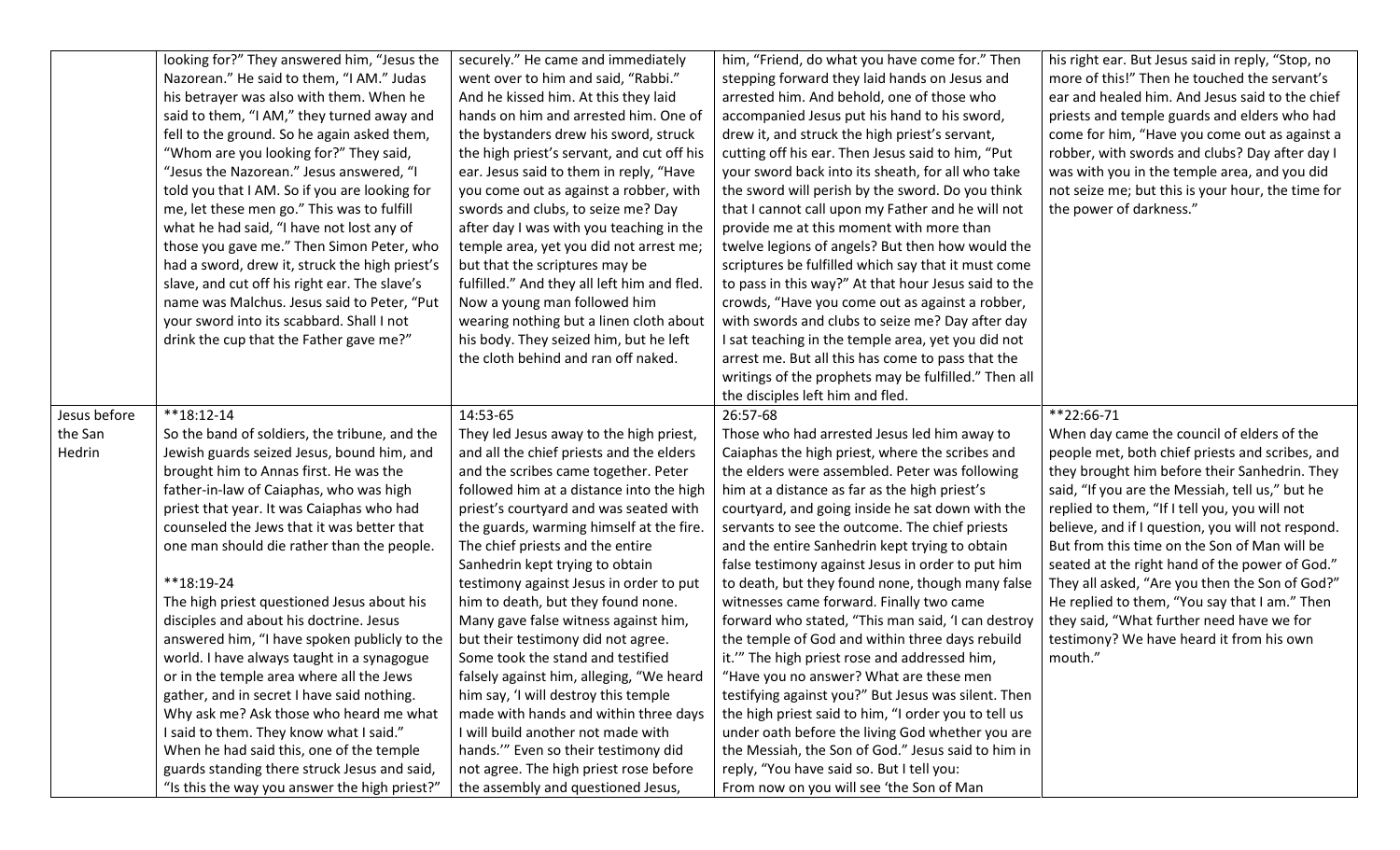|                             | Jesus answered him, "If I have spoken<br>wrongly, testify to the wrong; but if I have<br>spoken rightly, why do you strike me?" Then<br>Annas sent him bound to Caiaphas the high<br>priest.                                                                                                                                                                                                                                                                                                                                                                                                                                                                                                                            | saying, "Have you no answer? What are<br>these men testifying against you?" But<br>he was silent and answered nothing.<br>Again the high priest asked him and<br>said to him, "Are you the Messiah, the<br>son of the Blessed One?" Then Jesus<br>answered, "I am; and<br>'you will see the Son of Man<br>seated at the right hand of the Power<br>and coming with the clouds of<br>heaven."<br>At that the high priest tore his<br>garments and said, "What further need<br>have we of witnesses? You have heard<br>the blasphemy. What do you think?"<br>They all condemned him as deserving<br>to die. Some began to spit on him. They<br>blindfolded him and struck him and<br>said to him, "Prophesy!" And the<br>guards greeted him with blows. | seated at the right hand of the Power'<br>and 'coming on the clouds of heaven.""<br>Then the high priest tore his robes and said, "He<br>has blasphemed! What further need have we of<br>witnesses? You have now heard the blasphemy;<br>what is your opinion?" They said in reply, "He<br>deserves to die!" Then they spat in his face and<br>struck him, while some slapped him, saying,<br>"Prophesy for us, Messiah: who is it that struck<br>you?"                                                                                                                                                                                                                                                                                                                                                                                                           |                                                                                                                                                                                                                                                                                                                                                                                                                                                                                                                                                                                                                                                                                                                                                                                                                                                                                                                                      |
|-----------------------------|-------------------------------------------------------------------------------------------------------------------------------------------------------------------------------------------------------------------------------------------------------------------------------------------------------------------------------------------------------------------------------------------------------------------------------------------------------------------------------------------------------------------------------------------------------------------------------------------------------------------------------------------------------------------------------------------------------------------------|-------------------------------------------------------------------------------------------------------------------------------------------------------------------------------------------------------------------------------------------------------------------------------------------------------------------------------------------------------------------------------------------------------------------------------------------------------------------------------------------------------------------------------------------------------------------------------------------------------------------------------------------------------------------------------------------------------------------------------------------------------|-------------------------------------------------------------------------------------------------------------------------------------------------------------------------------------------------------------------------------------------------------------------------------------------------------------------------------------------------------------------------------------------------------------------------------------------------------------------------------------------------------------------------------------------------------------------------------------------------------------------------------------------------------------------------------------------------------------------------------------------------------------------------------------------------------------------------------------------------------------------|--------------------------------------------------------------------------------------------------------------------------------------------------------------------------------------------------------------------------------------------------------------------------------------------------------------------------------------------------------------------------------------------------------------------------------------------------------------------------------------------------------------------------------------------------------------------------------------------------------------------------------------------------------------------------------------------------------------------------------------------------------------------------------------------------------------------------------------------------------------------------------------------------------------------------------------|
| Peter's Denial<br>of Jesus. | $**18:15-18$<br>Simon Peter and another disciple followed<br>Jesus. Now the other disciple was known to<br>the high priest, and he entered the<br>courtyard of the high priest with Jesus. But<br>Peter stood at the gate outside. So the other<br>disciple, the acquaintance of the high priest,<br>went out and spoke to the gatekeeper and<br>brought Peter in. Then the maid who was<br>the gatekeeper said to Peter, "You are not<br>one of this man's disciples, are you?" He<br>said, "I am not." Now the slaves and the<br>guards were standing around a charcoal fire<br>that they had made, because it was cold,<br>and were warming themselves. Peter was<br>also standing there keeping warm.<br>**18:25-27 | 14:66-72<br>While Peter was below in the<br>courtyard, one of the high priest's<br>maids came along. Seeing Peter<br>warming himself, she looked intently at<br>him and said, "You too were with the<br>Nazarene, Jesus." But he denied it<br>saying, "I neither know nor understand<br>what you are talking about." So he<br>went out into the outer court. [Then<br>the cock crowed.] The maid saw him<br>and began again to say to the<br>bystanders, "This man is one of them."<br>Once again he denied it. A little later<br>the bystanders said to Peter once<br>more, "Surely you are one of them; for<br>you too are a Galilean." He began to<br>curse and to swear, "I do not know this<br>man about whom you are talking." And              | 26:69-75<br>Now Peter was sitting outside in the courtyard.<br>One of the maids came over to him and said, "You<br>too were with Jesus the Galilean." But he denied<br>it in front of everyone, saying, "I do not know<br>what you are talking about!" As he went out to<br>the gate, another girl saw him and said to those<br>who were there, "This man was with Jesus the<br>Nazorean." Again he denied it with an oath, "I do<br>not know the man!" A little later the bystanders<br>came over and said to Peter, "Surely you too are<br>one of them; even your speech gives you away."<br>At that he began to curse and to swear, "I do not<br>know the man." And immediately a cock crowed.<br>Then Peter remembered the word that Jesus had<br>spoken: "Before the cock crows you will deny me<br>three times." He went out and began to weep<br>bitterly. | $**22:54-65$<br>After arresting him they led him away and took<br>him into the house of the high priest; Peter was<br>following at a distance. They lit a fire in the<br>middle of the courtyard and sat around it, and<br>Peter sat down with them. When a maid saw<br>him seated in the light, she looked intently at<br>him and said, "This man too was with him." But<br>he denied it saying, "Woman, I do not know<br>him." A short while later someone else saw him<br>and said, "You too are one of them"; but Peter<br>answered, "My friend, I am not." About an hour<br>later, still another insisted, "Assuredly, this man<br>too was with him, for he also is a Galilean." But<br>Peter said, "My friend, I do not know what you<br>are talking about." Just as he was saying this,<br>the cock crowed, and the Lord turned and<br>looked at Peter; and Peter remembered the<br>word of the Lord, how he had said to him, |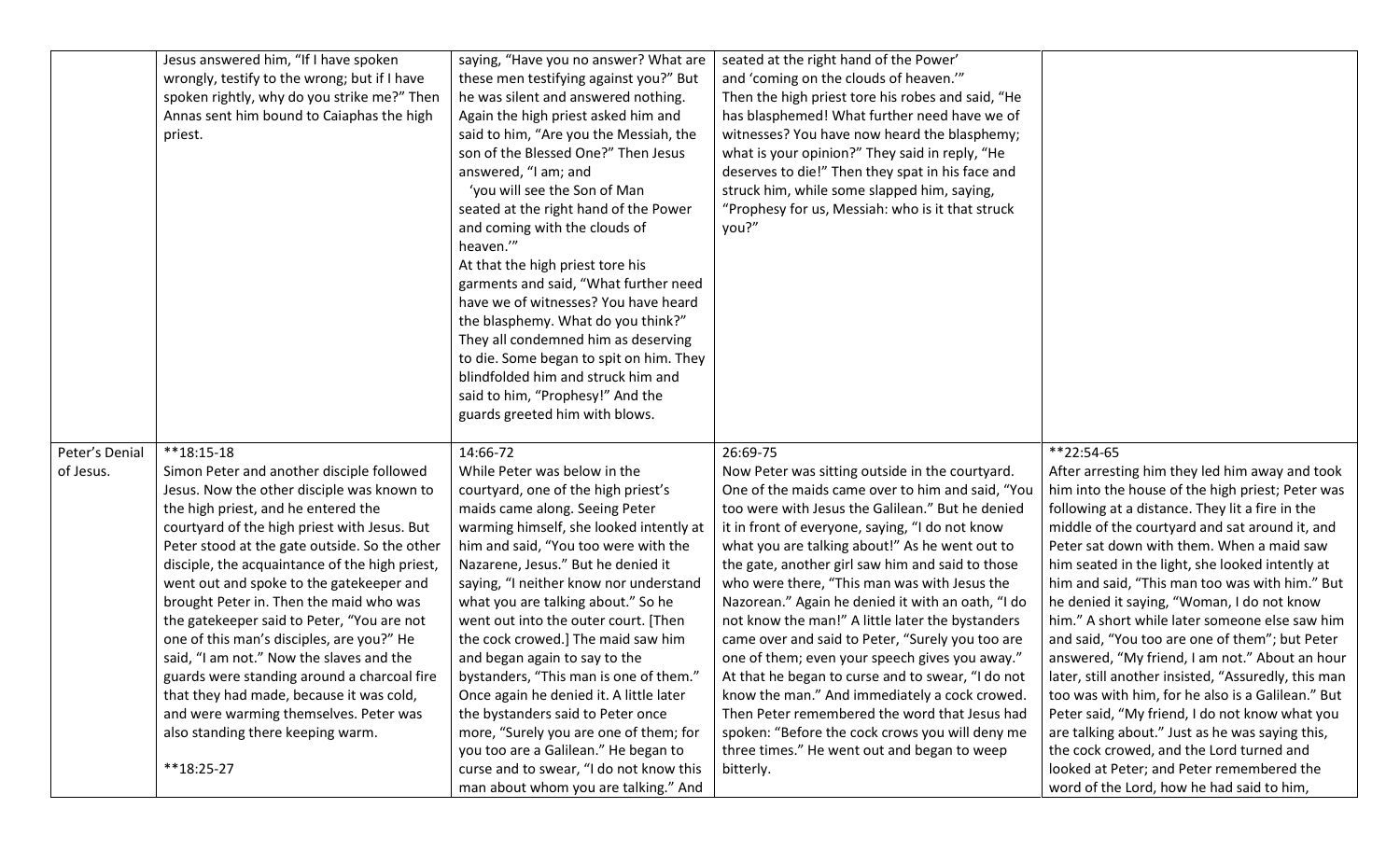| Now Simon Peter was standing there<br>keeping warm. And they said to him, "You<br>are not one of his disciples, are you?" He<br>denied it and said, "I am not." One of the<br>slaves of the high priest, a relative of the one<br>whose ear Peter had cut off, said, "Didn't I<br>see you in the garden with him?" Again<br>Peter denied it. And immediately the cock<br>crowed. | immediately a cock crowed a second<br>time. Then Peter remembered the<br>word that Jesus had said to him,<br>"Before the cock crows twice you will<br>deny me three times." He broke down<br>and wept. | "Before the cock crows today, you will deny me<br>three times." He went out and began to weep<br>bitterly. The men who held Jesus in custody<br>were ridiculing and beating him. They<br>blindfolded him and questioned him, saying,<br>"Prophesy! Who is it that struck you?" And they<br>reviled him in saying many other things against<br>him. |
|----------------------------------------------------------------------------------------------------------------------------------------------------------------------------------------------------------------------------------------------------------------------------------------------------------------------------------------------------------------------------------|--------------------------------------------------------------------------------------------------------------------------------------------------------------------------------------------------------|----------------------------------------------------------------------------------------------------------------------------------------------------------------------------------------------------------------------------------------------------------------------------------------------------------------------------------------------------|
|                                                                                                                                                                                                                                                                                                                                                                                  |                                                                                                                                                                                                        |                                                                                                                                                                                                                                                                                                                                                    |
|                                                                                                                                                                                                                                                                                                                                                                                  |                                                                                                                                                                                                        |                                                                                                                                                                                                                                                                                                                                                    |
|                                                                                                                                                                                                                                                                                                                                                                                  |                                                                                                                                                                                                        |                                                                                                                                                                                                                                                                                                                                                    |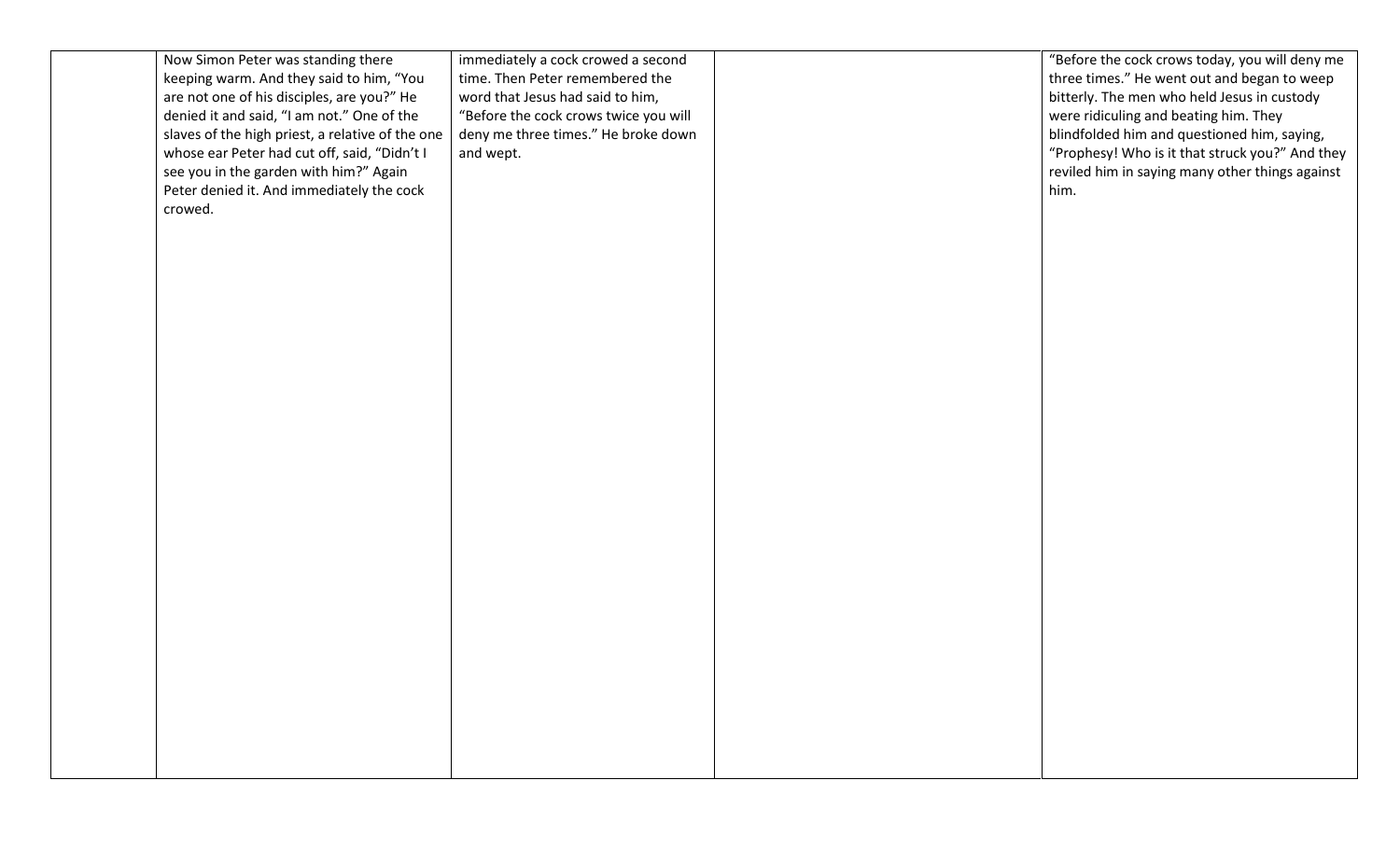| Jesus before | 18:28-19:16                                    | $15:1 - 20$                               | $27:1-2$                                                | $23:1 - 25$                                       |
|--------------|------------------------------------------------|-------------------------------------------|---------------------------------------------------------|---------------------------------------------------|
| Pilate (and  | Then they brought Jesus from Caiaphas to       | As soon as morning came, the chief        | When it was morning, all the chief priests and the      | Then the whole assembly of them arose and         |
| Herod)       | the praetorium. It was morning. And they       | priests with the elders and the scribes,  | elders of the people took counsel against Jesus to      | brought him before Pilate. They brought           |
|              | themselves did not enter the praetorium, in    | that is, the whole Sanhedrin, held a      | put him to death. They bound him, led him away,         | charges against him, saying, "We found this       |
|              | order not to be defiled so that they could eat | council. They bound Jesus, led him        | and handed him over to Pilate, the governor.            | man misleading our people; he opposes the         |
|              | the Passover. So Pilate came out to them       | away, and handed him over to Pilate.      |                                                         | payment of taxes to Caesar and maintains that     |
|              | and said, "What charge do you bring            | Pilate questioned him, "Are you the       | 27:3-10 The Death of Judas.                             | he is the Messiah, a king." Pilate asked him,     |
|              | [against] this man?" They answered and said    | king of the Jews?" He said to him in      | Then Judas, his betrayer, seeing that Jesus had         | "Are you the king of the Jews?" He said to him    |
|              | to him, "If he were not a criminal, we would   | reply, "You say so." The chief priests    | been condemned, deeply regretted what he had            | in reply, "You say so." Pilate then addressed the |
|              | not have handed him over to you." At this,     | accused him of many things. Again         | done. He returned the thirty pieces of silver to the    | chief priests and the crowds, "I find this man    |
|              | Pilate said to them, "Take him yourselves,     | Pilate questioned him, "Have you no       | chief priests and elders, saying, "I have sinned in     | not guilty." But they were adamant and said,      |
|              | and judge him according to your law." The      | answer? See how many things they          | betraying innocent blood." They said, "What is          | "He is inciting the people with his teaching      |
|              | Jews answered him, "We do not have the         | accuse you of." Jesus gave him no         | that to us? Look to it yourself." Flinging the          | throughout all Judea, from Galilee where he       |
|              | right to execute anyone," in order that the    | further answer, so that Pilate was        | money into the temple, he departed and went off         | began even to here."                              |
|              | word of Jesus might be fulfilled that he said  | amazed.                                   | and hanged himself. The chief priests gathered up       |                                                   |
|              | indicating the kind of death he would die. So  | Now on the occasion of the feast he       | the money, but said, "It is not lawful to deposit       | Jesus before Herod.                               |
|              | Pilate went back into the praetorium and       | used to release to them one prisoner      | this in the temple treasury, for it is the price of     | On hearing this Pilate asked if the man was a     |
|              | summoned Jesus and said to him, "Are you       | whom they requested. A man called         | blood." After consultation, they used it to buy the     | Galilean; and upon learning that he was under     |
|              | the King of the Jews?" Jesus answered, "Do     | Barabbas was then in prison along with    | potter's field as a burial place for foreigners. That   | Herod's jurisdiction, he sent him to Herod who    |
|              | you say this on your own or have others told   | the rebels who had committed murder       | is why that field even today is called the Field of     | was in Jerusalem at that time. Herod was very     |
|              | you about me?" Pilate answered, "I am not a    | in a rebellion. The crowd came forward    | Blood. Then was fulfilled what had been said            | glad to see Jesus; he had been wanting to see     |
|              | Jew, am I? Your own nation and the chief       | and began to ask him to do for them as    | through Jeremiah the prophet, "And they took the        | him for a long time, for he had heard about him   |
|              | priests handed you over to me. What have       | he was accustomed. Pilate answered,       | thirty pieces of silver, the value of a man with a      | and had been hoping to see him perform some       |
|              | you done?" Jesus answered, "My kingdom         | "Do you want me to release to you the     | price on his head, a price set by some of the           | sign. He questioned him at length, but he gave    |
|              | does not belong to this world. If my kingdom   | king of the Jews?" For he knew that it    | Israelites, and they paid it out for the potter's field | him no answer. The chief priests and scribes,     |
|              | did belong to this world, my attendants        | was out of envy that the chief priests    | just as the Lord had commanded me."                     | meanwhile, stood by accusing him harshly.         |
|              | [would] be fighting to keep me from being      | had handed him over. But the chief        |                                                         | [Even] Herod and his soldiers treated him         |
|              | handed over to the Jews. But as it is, my      | priests stirred up the crowd to have      | 27:11-31                                                | contemptuously and mocked him, and after          |
|              | kingdom is not here." So Pilate said to him,   | him release Barabbas for them instead.    | Now Jesus stood before the governor, and he             | clothing him in resplendent garb, he sent him     |
|              | "Then you are a king?" Jesus answered, "You    | Pilate again said to them in reply, "Then | questioned him, "Are you the king of the Jews?"         | back to Pilate. Herod and Pilate became friends   |
|              | say I am a king. For this I was born and for   | what [do you want] me to do with [the     | Jesus said, "You say so." And when he was               | that very day, even though they had been          |
|              | this I came into the world, to testify to the  | man you call] the king of the Jews?"      | accused by the chief priests and elders, he made        | enemies formerly.                                 |
|              | truth. Everyone who belongs to the truth       | They shouted again, "Crucify him."        | no answer. Then Pilate said to him, "Do you not         |                                                   |
|              | listens to my voice." Pilate said to him,      | Pilate said to them, "Why? What evil      | hear how many things they are testifying against        | Pilate then summoned the chief priests, the       |
|              | "What is truth?"                               | has he done?" They only shouted the       | you?" But he did not answer him one word, so            | rulers, and the people and said to them, "You     |
|              | When he had said this, he again went out to    | louder, "Crucify him." So Pilate, wishing | that the governor was greatly amazed.                   | brought this man to me and accused him of         |
|              | the Jews and said to them, "I find no guilt in | to satisfy the crowd, released Barabbas   | The Sentence of Death. Now on the occasion of           | inciting the people to revolt. I have conducted   |
|              | him. But you have a custom that I release      | to them and, after he had Jesus           | the feast the governor was accustomed to release        | my investigation in your presence and have not    |
|              | one prisoner to you at Passover. Do you        | scourged, handed him over to be           | to the crowd one prisoner whom they wished.             | found this man guilty of the charges you have     |
|              | want me to release to you the King of the      | crucified.                                | And at that time they had a notorious prisoner          | brought against him, nor did Herod, for he sent   |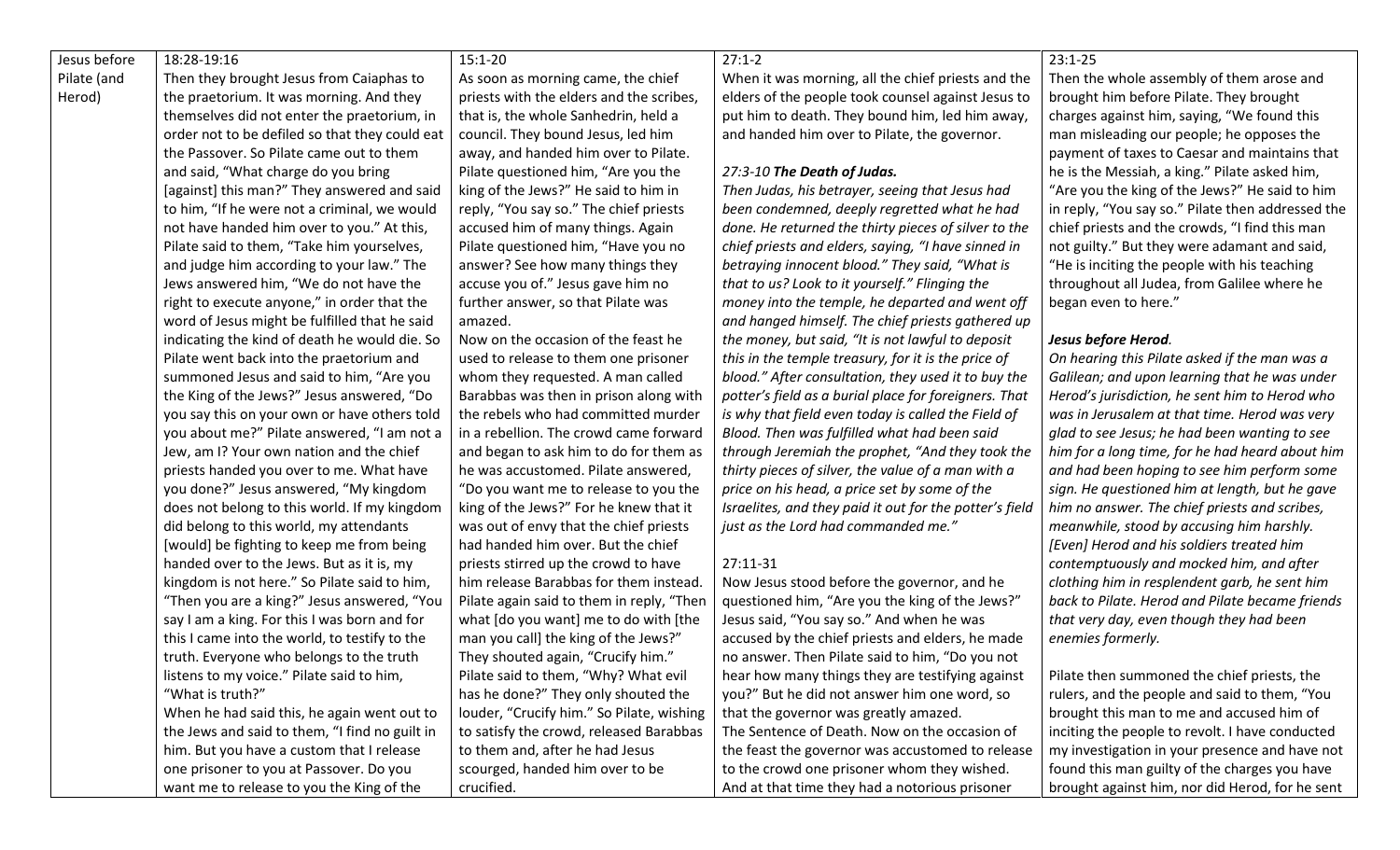| Jews?" They cried out again, "Not this one     | The soldiers led him away inside the     |
|------------------------------------------------|------------------------------------------|
| but Barabbas!" Now Barabbas was a              | palace, that is, the praetorium, and     |
| revolutionary.                                 | assembled the whole cohort. They         |
| Chapter 19                                     | clothed him in purple and, weaving a     |
| Then Pilate took Jesus and had him             | crown of thorns, placed it on him. They  |
| scourged. And the soldiers wove a crown out    | began to salute him with, "Hail, King of |
| of thorns and placed it on his head, and       | the Jews!" and kept striking his head    |
| clothed him in a purple cloak, and they came   | with a reed and spitting upon him. They  |
| to him and said, "Hail, King of the Jews!" And | knelt before him in homage. And when     |
| they struck him repeatedly. Once more          | they had mocked him, they stripped       |
| Pilate went out and said to them, "Look, I     | him of the purple cloak, dressed him in  |
| am bringing him out to you, so that you may    | his own clothes, and led him out to      |
| know that I find no guilt in him." So Jesus    | crucify him.                             |
| came out, wearing the crown of thorns and      |                                          |
| the purple cloak. And he said to them,         |                                          |
| "Behold, the man!" When the chief priests      |                                          |
| and the guards saw him they cried out,         |                                          |
| "Crucify him, crucify him!" Pilate said to     |                                          |
| them, "Take him yourselves and crucify him.    |                                          |
| I find no guilt in him." The Jews answered,    |                                          |
| "We have a law, and according to that law      |                                          |
| he ought to die, because he made himself       |                                          |
| the Son of God." Now when Pilate heard this    |                                          |
| statement, he became even more afraid,         |                                          |
| and went back into the praetorium and said     |                                          |
| to Jesus, "Where are you from?" Jesus did      |                                          |
| not answer him. So Pilate said to him, "Do     |                                          |
| you not speak to me? Do you not know that I    |                                          |
| have power to release you and I have power     |                                          |
| to crucify you?" Jesus answered [him], "You    |                                          |
| would have no power over me if it had not      |                                          |
| been given to you from above. For this         |                                          |
| reason the one who handed me over to you       |                                          |
| has the greater sin." Consequently, Pilate     |                                          |
| tried to release him; but the Jews cried out,  |                                          |
| "If you release him, you are not a Friend of   |                                          |
| Caesar. Everyone who makes himself a king      |                                          |
| opposes Caesar."                               |                                          |
| When Pilate heard these words he brought       |                                          |
| Jesus out and seated him on the judge's        |                                          |

called [Jesus] Barabbas. So when they had assembled, Pilate said to them, "Which one do you want me to release to you, [Jesus] Barabbas, or Jesus called Messiah?" For he knew that it was out of envy that they had handed him over. While he was still seated on the bench, his wife sent him a message, "Have nothing to do with that righteous man. I suffered much in a dream today because of him." The chief priests and the elders persuaded the crowds to ask for Barabbas but to destroy Jesus. The governor said to them in reply, "Which of the two do you want me to release to you?" They answered, "Barabbas!" Pilate said to them, "Then what shall I do with Jesus called Messiah?" They all said, "Let him be crucified!" But he said, "Why? What evil has he done?" They only shouted the louder, "Let him be crucified!" When Pilate saw that he was not succeeding at all, but that a riot was breaking out instead, he took water and washed his hands in the sight of the crowd, saying, "I am innocent of this man's blood. Look to it yourselves." And the whole people said in reply, "His blood be upon us and upon our children." Then he released Barabbas to them, but after he had Jesus scourged, he handed him over to be crucified. Then the soldiers of the governor took Jesus inside the praetorium and gathered the whole cohort around him. They stripped off his clothes and threw a scarlet military cloak about him.

Weaving a crown out of thorns, they placed it on

his head, and a reed in his right hand. And kneeling before him, they mocked him, saying, "Hail, King of the Jews!" They spat upon him and took the reed and kept striking him on the head. And when they had mocked him, they stripped him of the cloak, dressed him in his own clothes,

and led him off to crucify him.

him back to us. So no capital crime has been committed by him. Therefore I shall have him flogged and then release him." The Sentence of Death. But all together they shouted out, "Away with this man! Release Barabbas to us." (Now Barabbas had been imprisoned for a rebellion that had taken place in the city and for murder.) Again Pilate addressed them, still wishing to release Jesus, but they continued their shouting, "Crucify him! Crucify him!" Pilate addressed them a third time, "What evil has this man done? I found him guilty of no capital crime. Therefore I shall have him flogged and then release him." With loud shouts, however, they persisted in calling for his crucifixion, and their voices prevailed. The verdict of Pilate was that their demand should be granted. So he released the man who had been imprisoned for rebellion and murder, for whom they asked, and he handed Jesus over to them to deal with as they wished.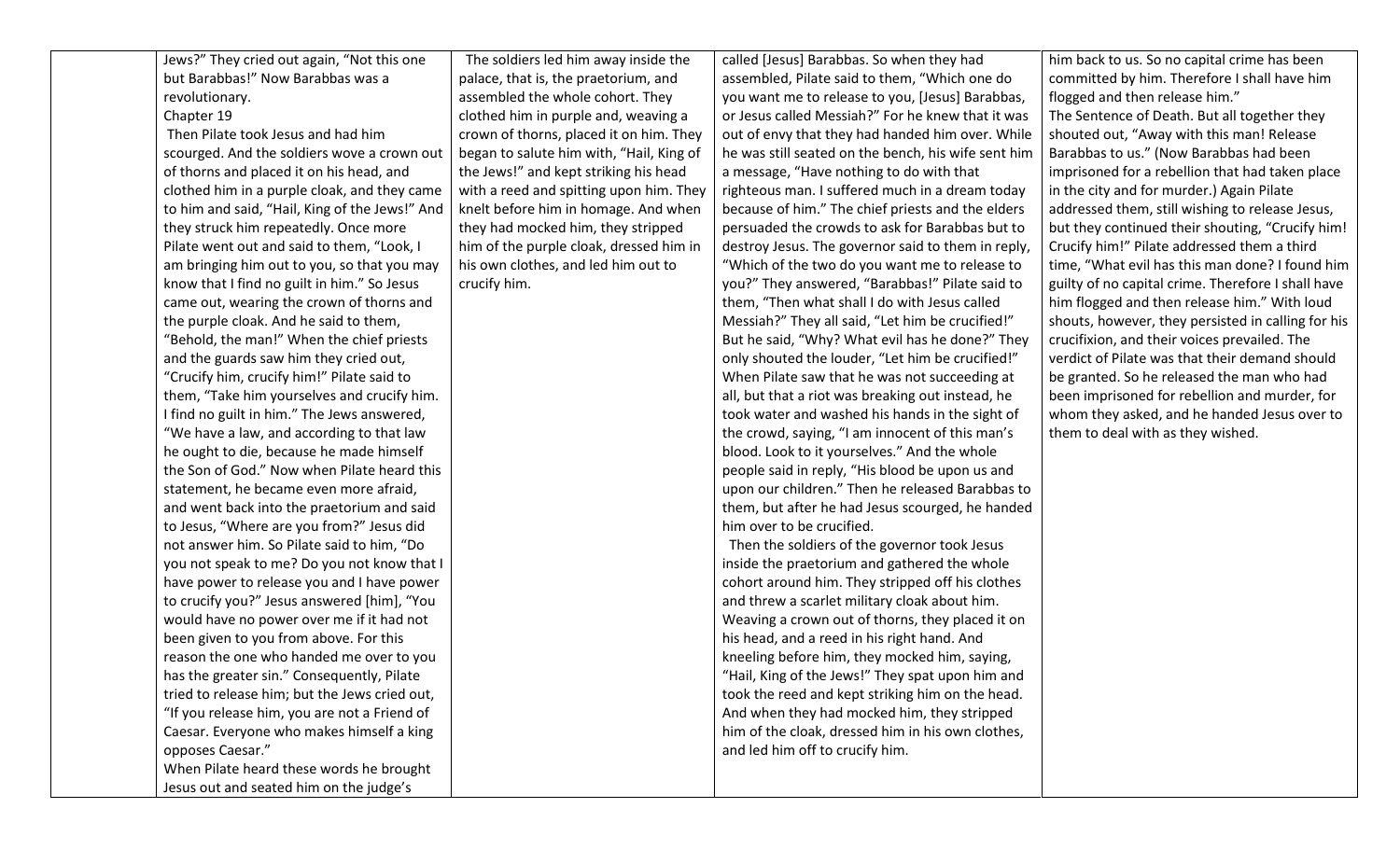|                         | bench in the place called Stone Pavement, in<br>Hebrew, Gabbatha. It was preparation day<br>for Passover, and it was about noon. And he<br>said to the Jews, "Behold, your king!" They<br>cried out, "Take him away, take him away!<br>Crucify him!" Pilate said to them, "Shall I<br>crucify your king?" The chief priests<br>answered, "We have no king but Caesar."<br>Then he handed him over to them to be<br>crucified.                                                                                                                                                                                                                                                                                                                                        |                                                                                                                                                                                                                                                                                                                                                                                                                                                                      |                                                                                                                                                                                                                                                                                                                                                                                                                                                                                                                                                                                             |                                                                                                                                                                                                                                                                                                                                                                                                                                                                                                                                                                                                                                                                                                                                                                                                                                                                              |
|-------------------------|----------------------------------------------------------------------------------------------------------------------------------------------------------------------------------------------------------------------------------------------------------------------------------------------------------------------------------------------------------------------------------------------------------------------------------------------------------------------------------------------------------------------------------------------------------------------------------------------------------------------------------------------------------------------------------------------------------------------------------------------------------------------|----------------------------------------------------------------------------------------------------------------------------------------------------------------------------------------------------------------------------------------------------------------------------------------------------------------------------------------------------------------------------------------------------------------------------------------------------------------------|---------------------------------------------------------------------------------------------------------------------------------------------------------------------------------------------------------------------------------------------------------------------------------------------------------------------------------------------------------------------------------------------------------------------------------------------------------------------------------------------------------------------------------------------------------------------------------------------|------------------------------------------------------------------------------------------------------------------------------------------------------------------------------------------------------------------------------------------------------------------------------------------------------------------------------------------------------------------------------------------------------------------------------------------------------------------------------------------------------------------------------------------------------------------------------------------------------------------------------------------------------------------------------------------------------------------------------------------------------------------------------------------------------------------------------------------------------------------------------|
| The Way of<br>the Cross | 19:16b-22<br>So they took Jesus, and carrying the cross<br>himself he went out to what is called the<br>Place of the Skull, in Hebrew, Golgotha.<br>There they crucified him, and with him two<br>others, one on either side, with Jesus in the<br>middle. Pilate also had an inscription written<br>and put on the cross. It read, "Jesus the<br>Nazorean, the King of the Jews." Now many<br>of the Jews read this inscription, because the<br>place where Jesus was crucified was near the<br>city; and it was written in Hebrew, Latin, and<br>Greek. So the chief priests of the Jews said<br>to Pilate, "Do not write 'The King of the<br>Jews,' but that he said, 'I am the King of the<br>Jews."" Pilate answered, "What I have<br>written, I have written." | 15:21<br>They pressed into service a passer-by,<br>Simon, a Cyrenian, who was coming in<br>from the country, the father of<br>Alexander and Rufus, to carry his cross.                                                                                                                                                                                                                                                                                               | 27:32<br>As they were going out, they met a Cyrenian<br>named Simon; this man they pressed into service<br>to carry his cross.                                                                                                                                                                                                                                                                                                                                                                                                                                                              | 23:26-32<br>As they led him away they took hold of a certain<br>Simon, a Cyrenian, who was coming in from the<br>country; and after laying the cross on him, they<br>made him carry it behind Jesus. A large crowd of<br>people followed Jesus, including many women<br>who mourned and lamented him. Jesus turned<br>to them and said, "Daughters of Jerusalem, do<br>not weep for me; weep instead for yourselves<br>and for your children, for indeed, the days are<br>coming when people will say, 'Blessed are the<br>barren, the wombs that never bore and the<br>breasts that never nursed.' At that time people<br>will say to the mountains, 'Fall upon us!' and to<br>the hills, 'Cover us!' for if these things are done<br>when the wood is green what will happen when<br>it is dry?" Now two others, both criminals, were<br>led away with him to be executed. |
| The<br>Crucifixion      | 19:23-37<br>When the soldiers had crucified Jesus, they<br>took his clothes and divided them into four<br>shares, a share for each soldier. They also<br>took his tunic, but the tunic was seamless,<br>woven in one piece from the top down. So<br>they said to one another, "Let's not tear it,<br>but cast lots for it to see whose it will be," in<br>order that the passage of scripture might be<br>fulfilled [that says]:<br>"They divided my garments among them,                                                                                                                                                                                                                                                                                            | 15:22-41<br>They brought him to the place of<br>Golgotha (which is translated Place of<br>the Skull). They gave him wine drugged<br>with myrrh, but he did not take it. Then<br>they crucified him and divided his<br>garments by casting lots for them to<br>see what each should take. It was nine<br>o'clock in the morning when they<br>crucified him. The inscription of the<br>charge against him read, "The King of<br>the Jews." With him they crucified two | 27:33-56<br>And when they came to a place called Golgotha<br>(which means Place of the Skull), they gave Jesus<br>wine to drink mixed with gall. But when he had<br>tasted it, he refused to drink. After they had<br>crucified him, they divided his garments by<br>casting lots; then they sat down and kept watch<br>over him there. And they placed over his head the<br>written charge against him: This is Jesus, the King<br>of the Jews. Two revolutionaries were crucified<br>with him, one on his right and the other on his<br>left. Those passing by reviled him, shaking their | 23:33-49<br>When they came to the place called the Skull,<br>they crucified him and the criminals there, one<br>on his right, the other on his left. [Then Jesus<br>said, "Father, forgive them, they know not what<br>they do."] They divided his garments by casting<br>lots. The people stood by and watched; the<br>rulers, meanwhile, sneered at him and said, "He<br>saved others, let him save himself if he is the<br>chosen one, the Messiah of God." Even the<br>soldiers jeered at him. As they approached to<br>offer him wine they called out, "If you are King                                                                                                                                                                                                                                                                                                 |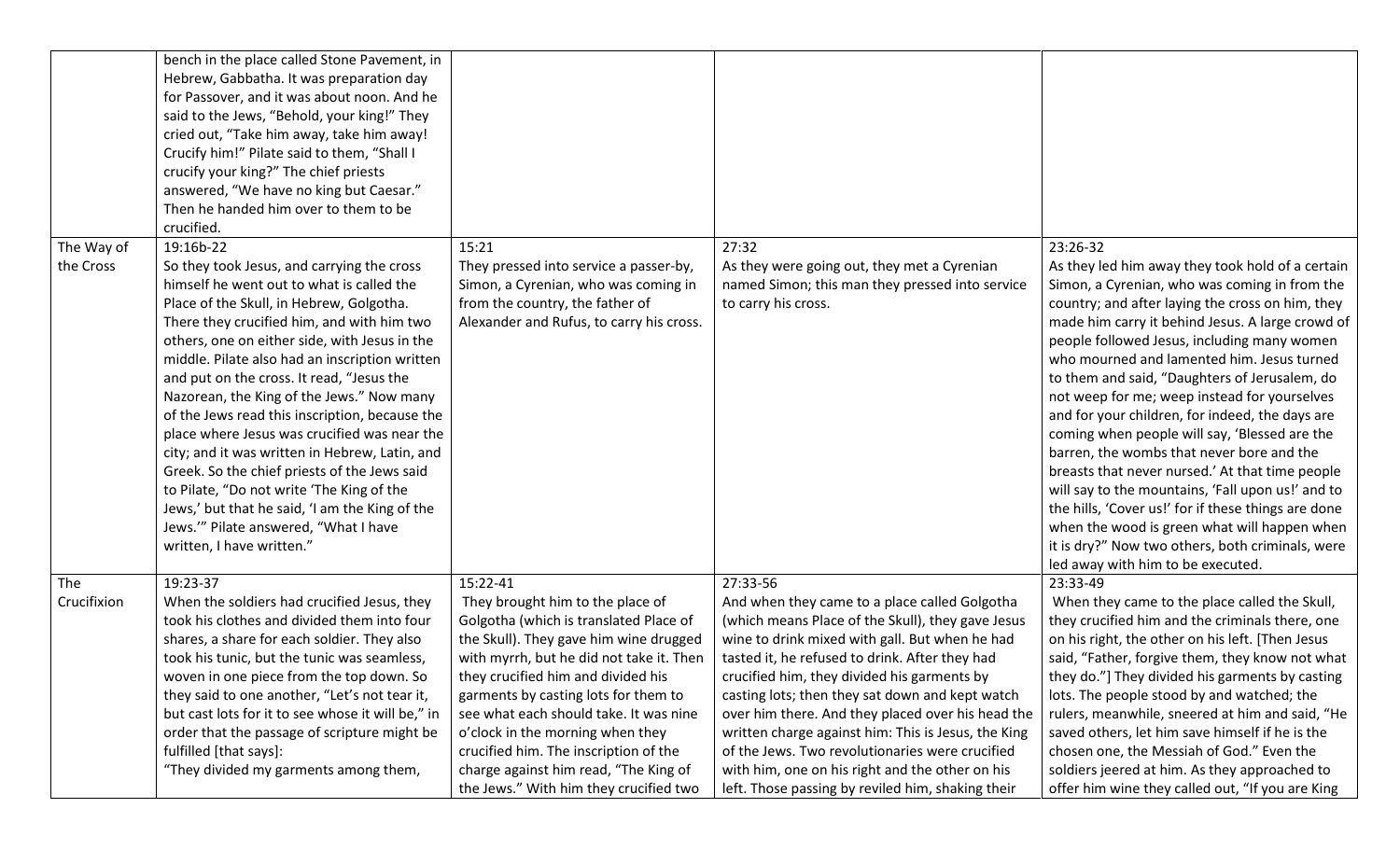## and for my vesture they cast lots." This is what the soldiers did.

Standing by the cross of Jesus were his mother and his mother's sister, Mary the wife of Clopas, and Mary of Magdala. When Jesus saw his mother and the disciple there whom he loved, he said to his mother, "Woman, behold, your son." Then he said to the disciple, "Behold, your mother." And from that hour the disciple took her into his home.

After this, aware that everything was now finished, in order that the scripture might be fulfilled, Jesus said, "I thirst." There was a vessel filled with common wine. So they put a sponge soaked in wine on a sprig of hyssop and put it up to his mouth. When Jesus had taken the wine, he said, "It is finished." And bowing his head, he handed over the spirit.

Now since it was preparation day, in order that the bodies might not remain on the cross on the sabbath, for the sabbath day of that week was a solemn one, the Jews asked Pilate that their legs be broken and they be taken down. So the soldiers came and broke the legs of the first and then of the other one who was crucified with Jesus. But when they came to Jesus and saw that he was already dead, they did not break his legs, but one soldier thrust his lance into his side, and immediately blood and water flowed out. An eyewitness has testified, and his testimony is true; he knows that he is speaking the truth, so that you also may [come to] believe. For this happened so that the scripture passage might be fulfilled: "Not a bone of it will be broken."

revolutionaries, one on his right and one on his left. Those passing by reviled him, shaking their heads and saying, "Aha! You who would destroy the temple and rebuild it in three days, save yourself by coming down from the cross." Likewise the chief priests, with the scribes, mocked him among themselves and said, "He saved others; he cannot save himself. Let the Messiah, the King of Israel, come down now from the cross that we may see and believe." Those who were crucified with him also kept abusing him.

At noon darkness came over the whole land until three in the afternoon. And at three o'clock Jesus cried out in a loud voice, "Eloi, Eloi, lema sabachthani?" which is translated, "My God, my God, why have you forsaken me?" Some of the bystanders who heard it said, "Look, he is calling Elijah." One of them ran, soaked a sponge with wine, put it on a reed, and gave it to him to drink, saying, "Wait, let us see if Elijah comes to take him down." Jesus gave a loud cry and breathed his last. The veil of the sanctuary was torn in two from top to bottom. When the centurion who stood facing him saw how he breathed his last he said, "Truly this man was the Son of God!" There were also women looking on from a distance. Among them were Mary Magdalene, Mary the mother of the younger James and of Joses, and Salome. These women had followed him when he was in Galilee and ministered to him. There were also many other women who had come up

heads and saying, "You who would destroy the temple and rebuild it in three days, save yourself, if you are the Son of God, [and] come down from the cross!" Likewise the chief priests with the scribes and elders mocked him and said, "He saved others; he cannot save himself. So he is the king of Israel! Let him come down from the cross now, and we will believe in him. He trusted in God; let him deliver him now if he wants him. For he said, 'I am the Son of God.'" The revolutionaries who were crucified with him also kept abusing him in the same way.

From noon onward, darkness came over the whole land until three in the afternoon. And about three o'clock Jesus cried out in a loud voice, "Eli, Eli, lema sabachthani?" which means, "My God, my God, why have you forsaken me?" Some of the bystanders who heard it said, "This one is calling for Elijah." Immediately one of them ran to get a sponge; he soaked it in wine, and putting it on a reed, gave it to him to drink. But the rest said, "Wait, let us see if Elijah comes to save him." But Jesus cried out again in a loud voice, and gave up his spirit. And behold, the veil of the sanctuary was torn in two from top to bottom. The earth quaked, rocks were split, tombs were opened, and the bodies of many saints who had fallen asleep were raised. And coming forth from their tombs after his resurrection, they entered the holy city and appeared to many. The centurion and the men with him who were keeping watch over Jesus feared greatly when they saw the earthquake and all that was happening, and they said, "Truly, this was the Son of God!" There were many women there, looking on from a distance, who had followed Jesus from Galilee, ministering to him. Among them were Mary Magdalene and Mary the mother of James and Joseph, and the mother

of the Jews, save yourself." Above him there was an inscription that read, "This is the King of the Jews." Now one of the criminals hanging there reviled Jesus, saying, "Are you not the Messiah? Save yourself and us." The other, however, rebuking him, said in reply, "Have you no fear of God, for you are subject to the same condemnation? And indeed, we have been condemned justly, for the sentence we received corresponds to our crimes, but this man has done nothing criminal." Then he said, "Jesus, remember me when you come into your kingdom." He replied to him, "Amen, I say to you, today you will be with me in Paradise."

It was now about noon and darkness came over the whole land until three in the afternoon because of an eclipse of the sun. Then the veil of the temple was torn down the middle. Jesus cried out in a loud voice, "Father, into your hands I commend my spirit"; and when he had said this he breathed his last. The centurion who witnessed what had happened glorified God and said, "This man was innocent beyond doubt." When all the people who had gathered for this spectacle saw what had happened, they returned home beating their breasts; but all his acquaintances stood at a distance, including the women who had followed him from Galilee and saw these events.